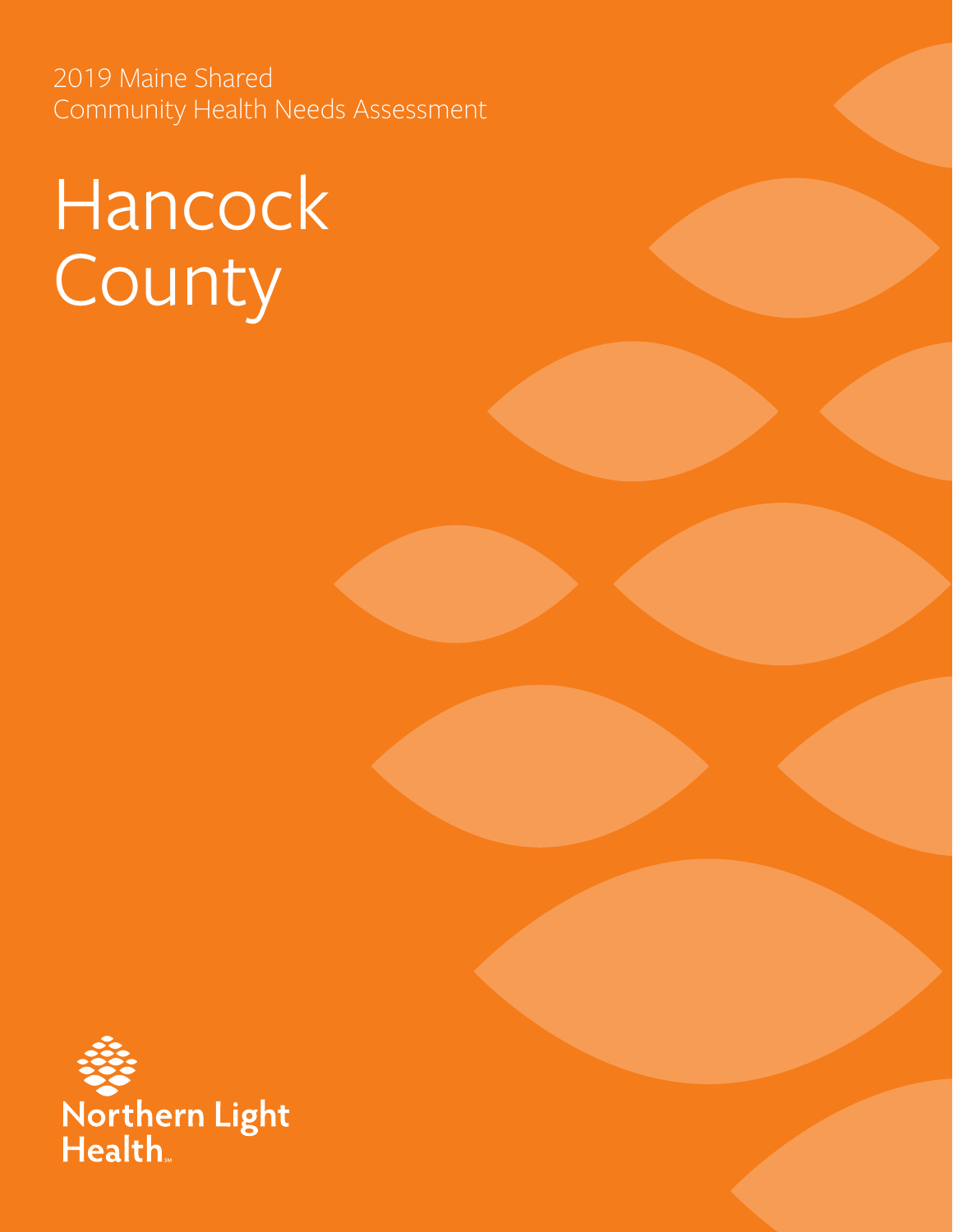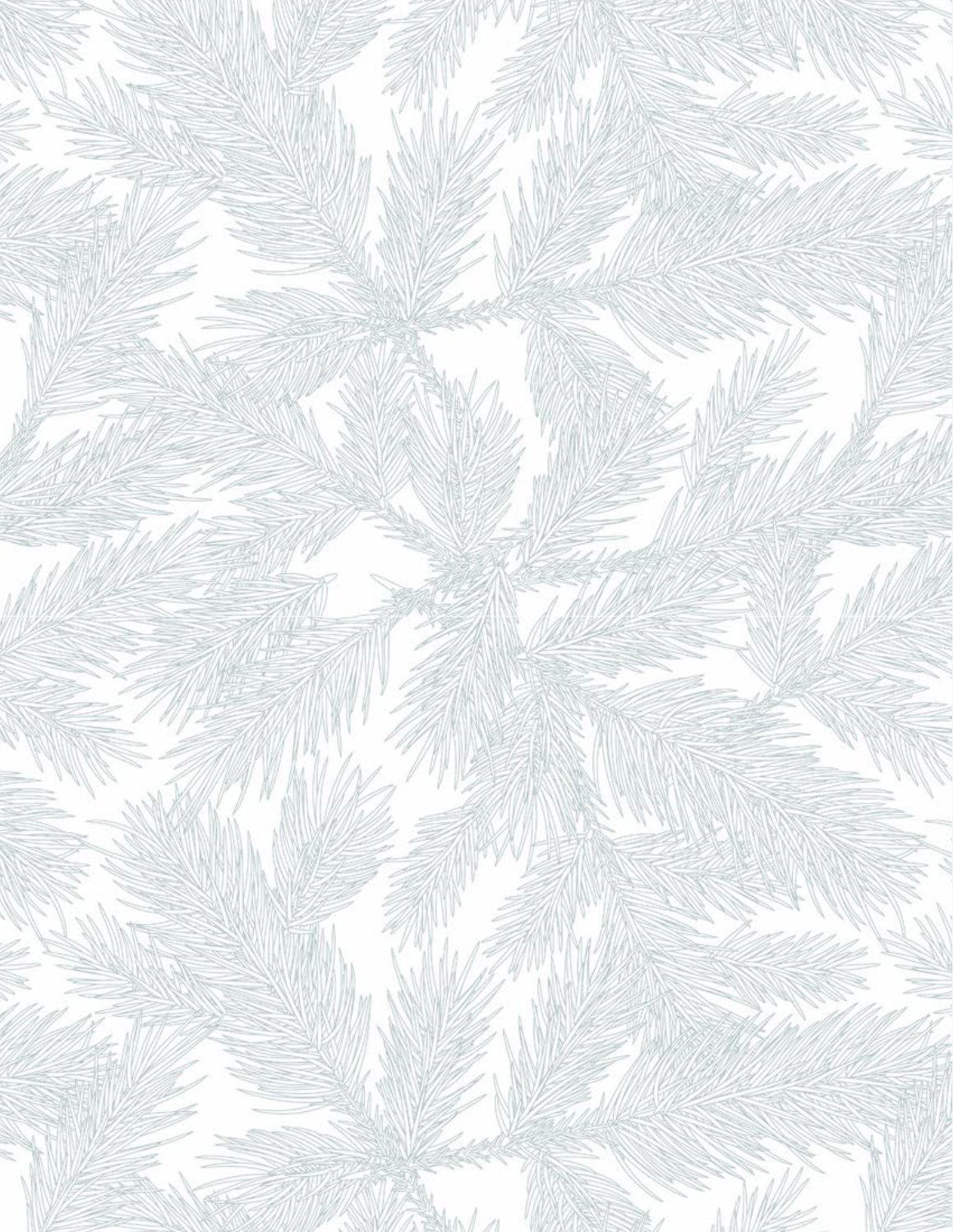# TABLE OF CONTENTS

### Key companion documents available at www.mainechna.org:

- Hancock County Health Profile
- Downeast District Health Profile  $\bullet$
- Health Equity Data Summaries, including state level data by sex, race, Hispanic ethnicity, sexual orientation, educational attainment, and income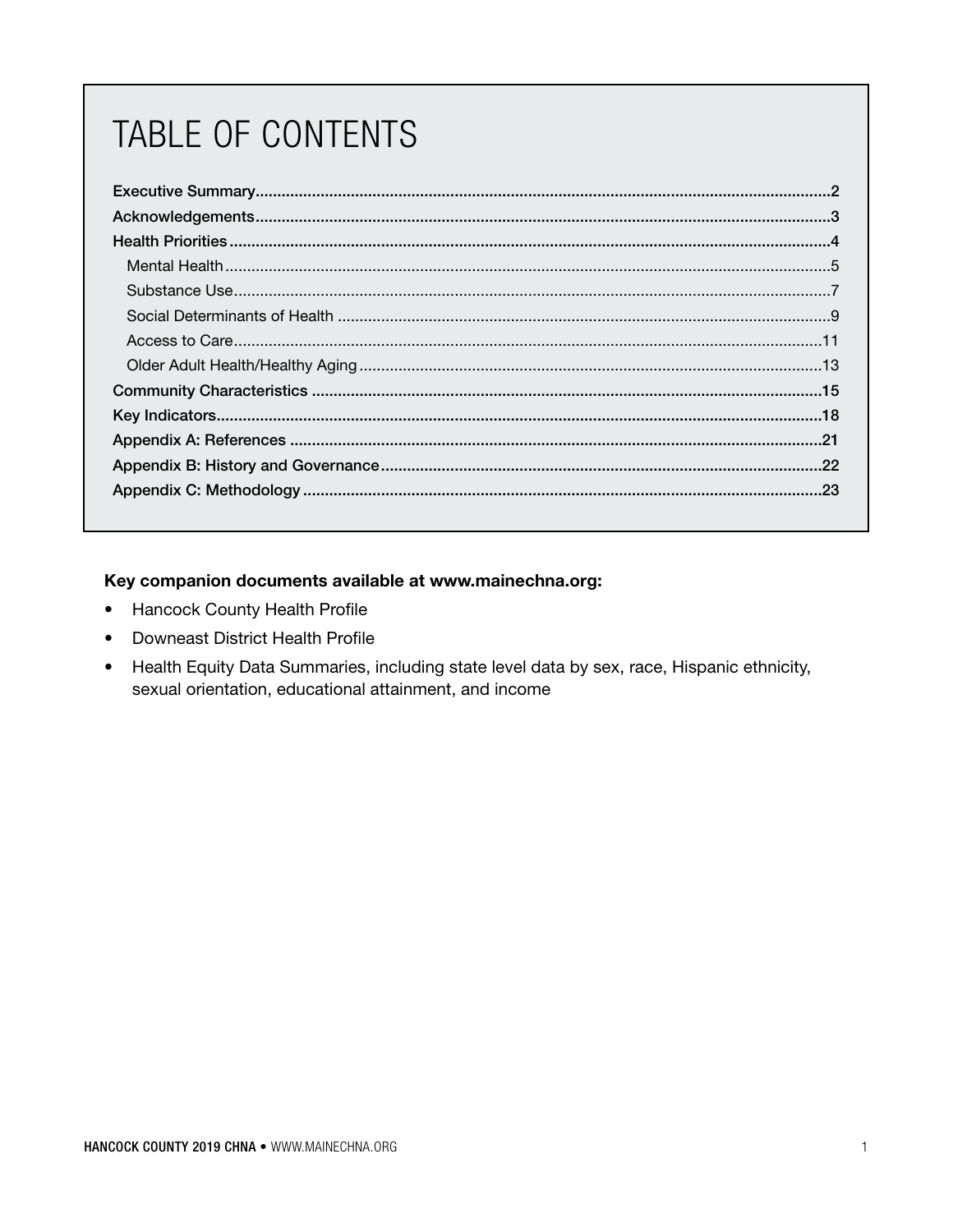# EXECUTIVE SUMMARY

### PURPOSE

The Maine Shared Community Health Needs Assessment (Maine CHNA) is a collaborative effort amongst Central Maine Healthcare (CMHC), Northern Light Health (NLH), MaineGeneral Health (MGH), MaineHealth (MH), and the Maine Center for Disease Control and Prevention (Maine CDC). This unique public-private partnership is intended to assess the health needs of all who call Maine home.

- **Mission:** The Maine Shared CHNA is a dynamic public-private partnership that creates shared Community Health Needs Assessment reports, engages and activates communities, and supports data-driven health improvements for Maine people.
- Vision: The Maine Shared CHNA helps to turn data into action so that Maine will become the healthiest state in the US.

# **DEMOGRAPHICS**

Hancock County is one of two counties that make up the Downeast Public Health District. The population of Hancock County is 54,483 and 21.4% of the population is 65 years or older. The population is predominantly white (96.3%). The average household income is \$50,037. Educational attainment measures for high school graduation (88.3%) and associates' degree or higher (40.9%) are higher than the state average.

# TOP HEALTH PRIORITIES

The Hancock County Community Forum identified a list of health issues in that community through a voting methodology outlined in the Methods section. See Appendix C for a description of how priorities were chosen.

#### Table 1: Hancock County Health Priorities

| <b>PRIORITY AREA</b>                 | % OF VOTES |
|--------------------------------------|------------|
| Mental Health*                       | 18%        |
| Substance Use*                       | 18%        |
| Social Determinants of Health*       | 16%        |
| Access to Care*                      | 15%        |
| Older Adult Health/Healthy<br>Aging* | 15%        |

*\*Also a statewide priority. For a complete list of statewide priorities, see state health profile on our website, www.mainechna.org*

# NEXT STEPS

This assessment report will be used to fulfill the Internal Revenue Service (IRS) requirements for non-profit hospitals as well as the Public Health Accreditation Board (PHAB) requirements for state and local public health departments. Required activities include:

- Obtaining input from the community, including providers and communities served, on leading health issues and unmet needs
- Evaluating previous actions taken to address needs identified in previous assessments
- Choosing (with justification) which health needs should be addressed
- For hospitals, creating an informed implementation strategy designed to address the identified needs
- For District Coordinating Councils, creating District Health Improvement Plans
- For the Maine CDC, creating an informed State Health Improvement Plan

In the coming months and years, policymakers, nonprofits, businesses, academics, and other community partners may also use these reports for their own strategic planning purposes.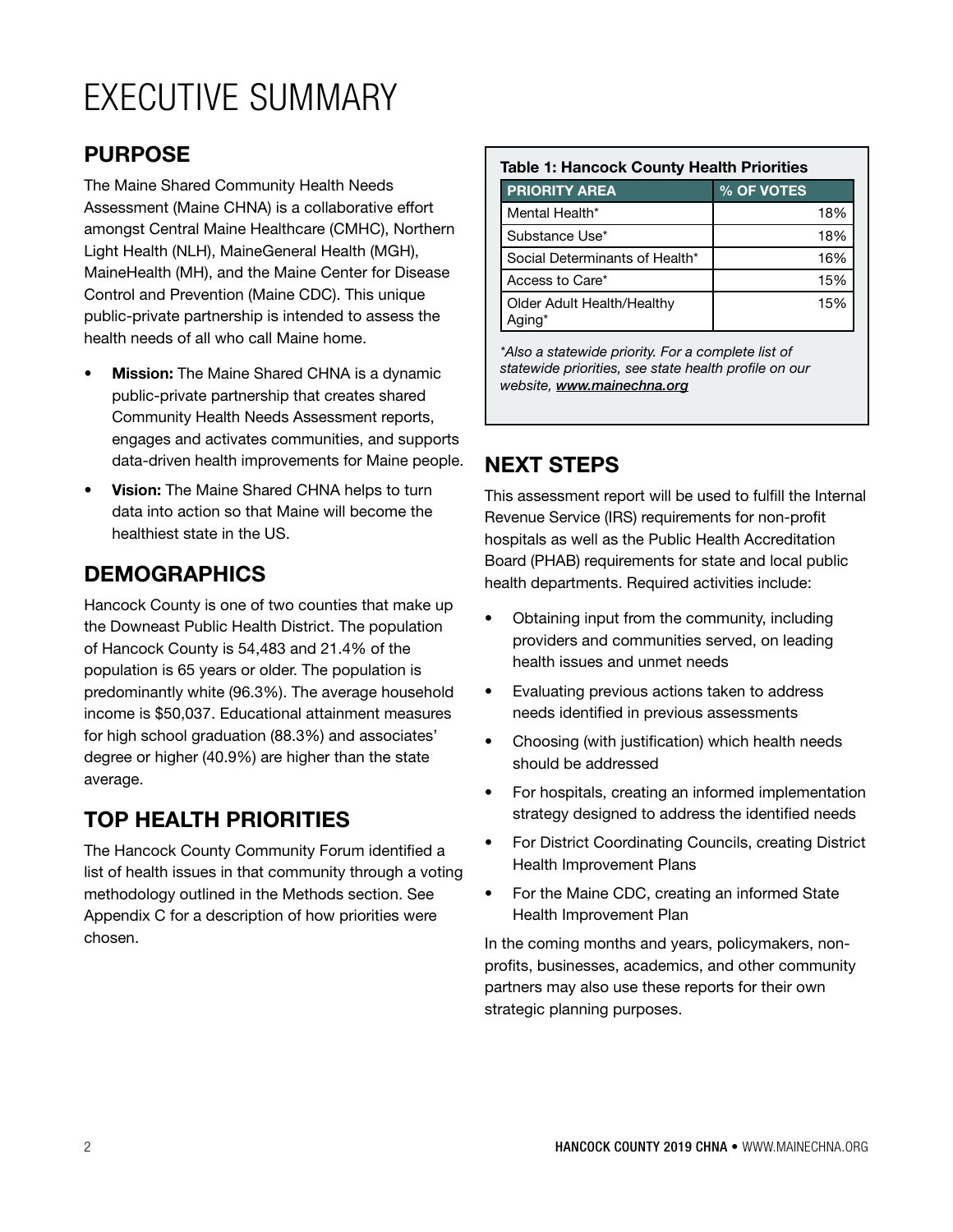# ACKNOWLEDGEMENTS

Funding for the Maine Shared CHNA is provided by Central Maine Healthcare, Northern Light Health, MaineGeneral Health, and MaineHealth, with generous in-kind support from the Maine Center for Disease Control and Prevention, an office of the Department of Health and Human Services and countless community partners and stakeholder groups. These stakeholder groups include the Metrics Committee, Data Analysis Workgroup, Community Engagement Committee, Local Planning Committees, and the Steering Committee. Special thanks to the Maine Health Data Organization for working with us to access their data. For a listing of committee members please visit www.mainechna.org and click on "About Maine CHNA."

Significant analysis was conducted by epidemiologists at the Maine CDC and the University of Southern Maine's Muskie School of Public Service. John Snow, Inc. provided analysis, methodology, and design support.

In addition, the Steering Committee gratefully acknowledges the countless community volunteers who gave their time and passionately committed to hosting, facilitating, attending, and engaging in this effort. From Aroostook to York, Oxford to Washington County, almost 2,000 Mainers gave their time and talent to this effort. Thank you.









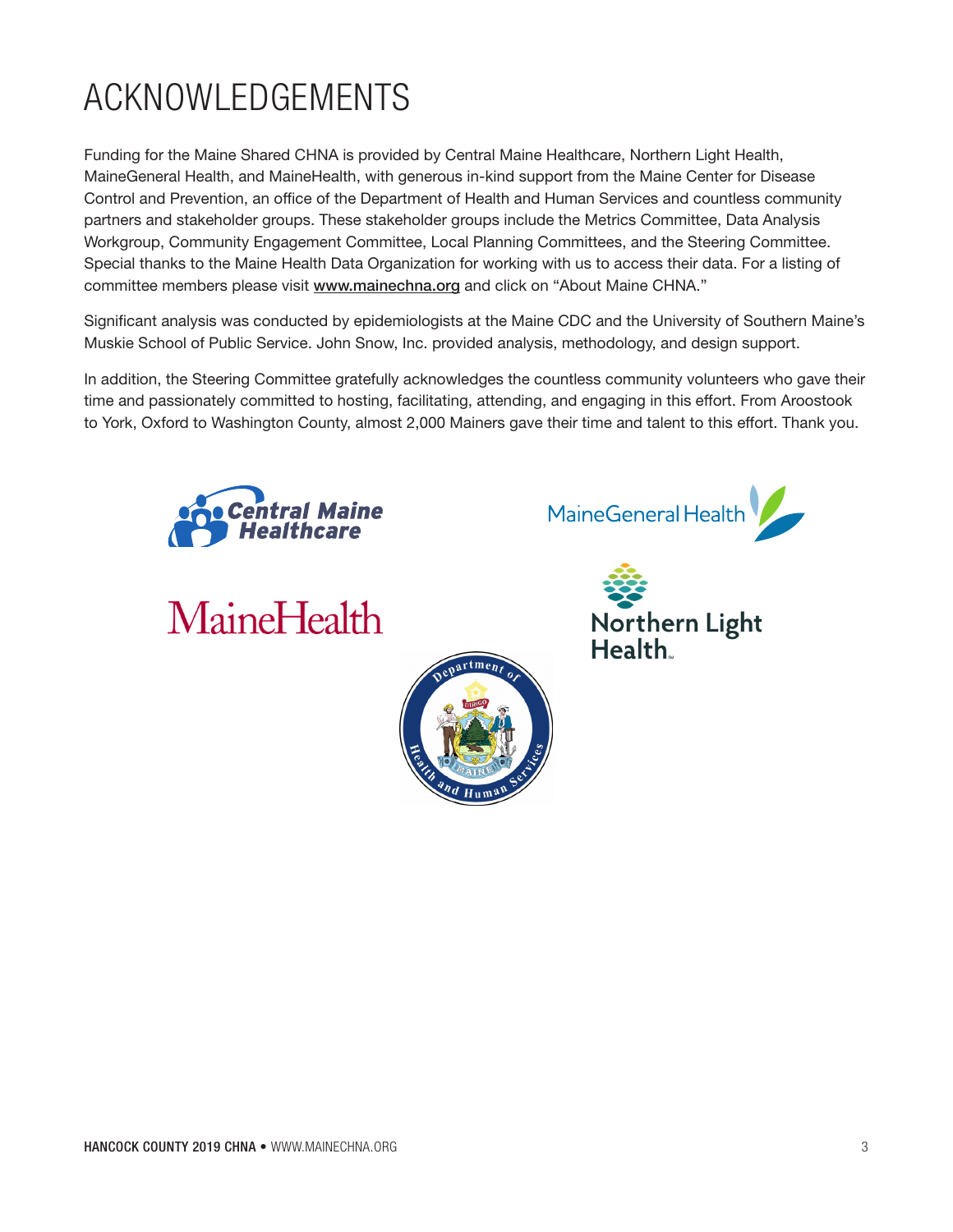# HEALTH PRIORITIES

Health priorities for the county, public health district, and the state were developed through community participation and voting at a community forum. The forum was an opportunity for review of the County Health Profile, discussion of community needs, and prioritization in small break-out sessions followed by a forum session vote. Table 2 lists all nine priorities which arose from group break-out sessions at the forum held in Hancock County. The priorities shaded are the five priorities which rose to the top. See Appendix C for full description of the methodology used in identifying priorities.

This section provides a synthesis of findings for each of the shaded top priorities. The discussion of each priority draws from several sources including: the data in the county health data profiles, the information gathered through community engagement discussions at the community forum, and key informant interviews. See Appendix C for the complete methodology for all of these activities.

#### Table 2: Hancock County Forum Voting Results

| <b>PRIORITY AREA</b>                                | % OF VOTES |
|-----------------------------------------------------|------------|
| <b>Mental Health*</b>                               | 18%        |
| Substance Use*                                      | 18%        |
| <b>Social Determinants of</b><br>Health*            | 16%        |
| <b>Access to Care*</b>                              | 15%        |
| <b>Older Adult Health/</b><br><b>Healthy Aging*</b> | 15%        |
| Physical Activity, Nutrition,<br>and Weight*        | 10%        |
| <b>Healthcare Quality</b>                           | 6%         |
| Cardiovascular Disease                              | 1%         |
| Cancer                                              | 1%         |

*\*Also a statewide priority. For a complete list of statewide priorities, see state health profile on our website,* www.mainechna.org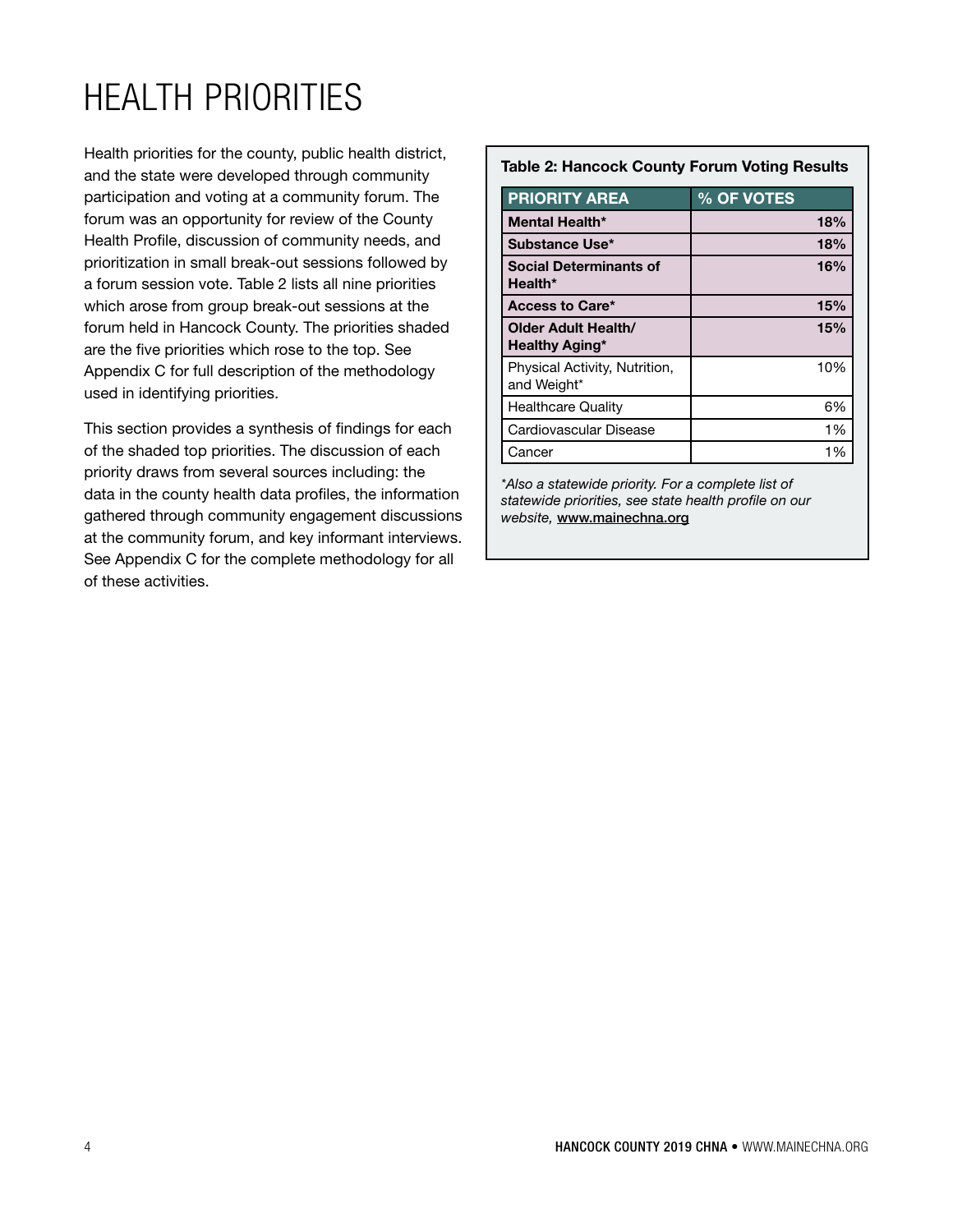# MENTAL HEALTH

Mental health affects all segments of the population, regardless of age, socioeconomic status, race/ ethnicity, or gender. Poor mental health contributes to a number of issues that affect both individuals and communities. Mental health disorders, when left unmanaged, may affect an individual's ability to form and maintain relationships with others, cope with challenges, and lead a healthy and productive life. Individuals with serious mental illness (e.g., major depression or schizophrenia) are at a higher risk of developing other medical conditions, including cardiovascular disease, diabetes, stroke, and Alzheimer's disease. While the reason for this link is unclear, research suggests that those with mental illness may experience more barriers to medical care and prevention strategies may find it harder to care for themselves. 1

More than 25% of adults with a mental health disorder also have a substance use disorder; this comorbidity occurs more among adults with depression, anxiety disorders, schizophrenia, and personality disorders. While mental health conditions may lead to drug or alcohol use, the reverse can also be true—the use of certain substances may cause individuals to experience symptoms of a mental health disorder.<sup>2</sup>

# QUALITATIVE EVIDENCE

Forum participants cited depression/hopelessness, stress, isolation, trauma, family separation, and suicidality as issues and conditions of note. Community members discussed the need for individual mental wellness supports and the opportunity to support one another in mental wellness at the community level. While many said there was a need for behavioral health services in general, they identified counseling, screening for Adverse Childhood Experiences (ACEs), pediatric providers, inpatient services, and psychiatry as specific gaps in the spectrum of care.

Though mental health issues affect all individuals, community forum participants identified youth as a population of particular concern both in terms of risk, and the need to ensure access to appropriate

resources. Rising rates of depression among high school youth was a concern, and there were questions about the contribution of technology and social media to isolation and bullying. For youth, forum participants discussed the need for increased education, training, and resources around the mental health effects of Adverse Childhood Experiences (ACEs). ACEs are stressful or traumatic events, such as abuse, neglect, and substance use or mental illness within the household, that are correlated to the development of physical and mental health issues for those exposed.<sup>3</sup> The community discussed the following ACEs of concern: housing insecurity, sexual assault, food insecurity, parental substance use, and child welfare removals. Forum participants suggested that schools would be an ideal setting for behavioral health screening, education, and intervention, and that such activities should begin in pre-kindergarten and kindergarten.

 A final key theme from discussions on mental health was lack of community cohesion. Several forum participants identified social isolation as a critical determinant of mental health issues, which some related to the increased use of technology and how that limits personal interaction. There were several needs identified in this area, including the need for free recreational opportunities, free community building and social events, increased community resilience, and more faith-based community support services.



# Figure 1: Sad/Hopeless for Two or More Weeks in a Row (High School)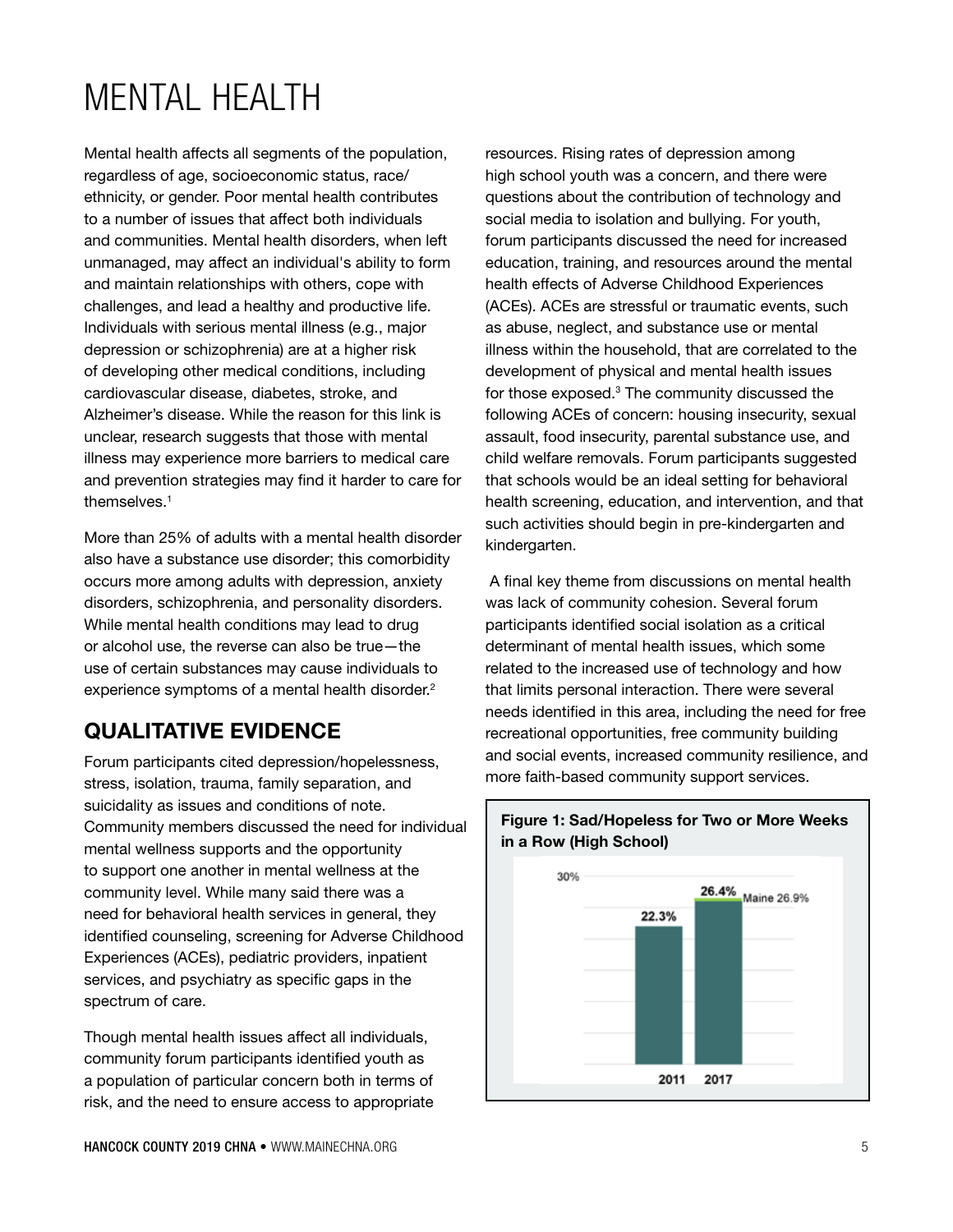# QUANTITATIVE EVIDENCE

#### In Hancock County:

- The percentage of adults who had ever been told by a healthcare provider that they had a depressive disorder was lower than the Maine average in 2014–2016 (20.8% vs. 22.8%).
- The percentage of adults who had ever been told by a healthcare provider that they had an anxiety disorder was significantly lower than Maine overall in 2014–2016 (16.4% vs. 20.7%).
- The percentage of adults with chronic disease among those with mental illness was significantly lower than the state overall in 2014–2016 (15.4%\* vs 32%). \*Note that due to small numbers the rate for Hancock County should be interpreted with caution.
- The percentage of adults receiving outpatient mental health treatment was significantly lower than Maine overall in 2014–2016 (12.8% vs. 17.6%).
- The percentage of high school youth who reported being sad or hopeless for two weeks or more in a row was similar to the state overall (26.4% vs 26.9%).

See Key Indicators on page 18 as well as companion Health Profiles on our website www.mainechna.org. Those documents also include information on data sources and definitions.

# COMMUNITY RESOURCES TO ADDRESS MENTAL HEALTH

Table 3 is a summary of the assets and needs identified through the community engagement process including review by local teams. It is important to note that this is not a complete list of available resources or existing needs in the community; other resources, like 211 Maine, and local/county resource guides should be referenced as a more comprehensive inventory.

#### Table 3: Assets and Gaps/Needs (Mental Health)

| <b>ASSETS</b>                                          | <b>GAPS/NEEDS</b>                                                       |
|--------------------------------------------------------|-------------------------------------------------------------------------|
| • Northern Light Acadia Hospital                       | • Lack of resources                                                     |
| • Aroostook Mental Health Center<br>• Local counselors | $\bullet$ Stigma<br>• Poor internet                                     |
| Behavioral Health and Primary Care Provider            | • Lack of counseling centers                                            |
| Integration<br><b>Depression Screening</b>             | • More Primary Care Providers/mental health/<br>substance use providers |
| • Many medications are affordable                      | • More inpatient options                                                |
| • Downeast Treatment center                            | • Adverse Childhood Experiences (ACEs) screening                        |
| • Sweetser outreach                                    | • Breaks in insurance                                                   |
| <b>Crisis Response</b>                                 | • More treatment slots/inpatient beds                                   |
| School resiliency training                             | • Support groups/rehabilitation options                                 |
| • Education in schools                                 | • Counseling/education in schools                                       |
| • Tele-psychiatry                                      | • Pediatric providers                                                   |
| • Hub and Spoke Model                                  | • Motivational interviewing                                             |
|                                                        | • Reduction of stigma                                                   |
|                                                        | • Transportation                                                        |
|                                                        | • Better tobacco education                                              |
|                                                        | • Medication-Assisted Treatment availability                            |
|                                                        | • More suboxone providers                                               |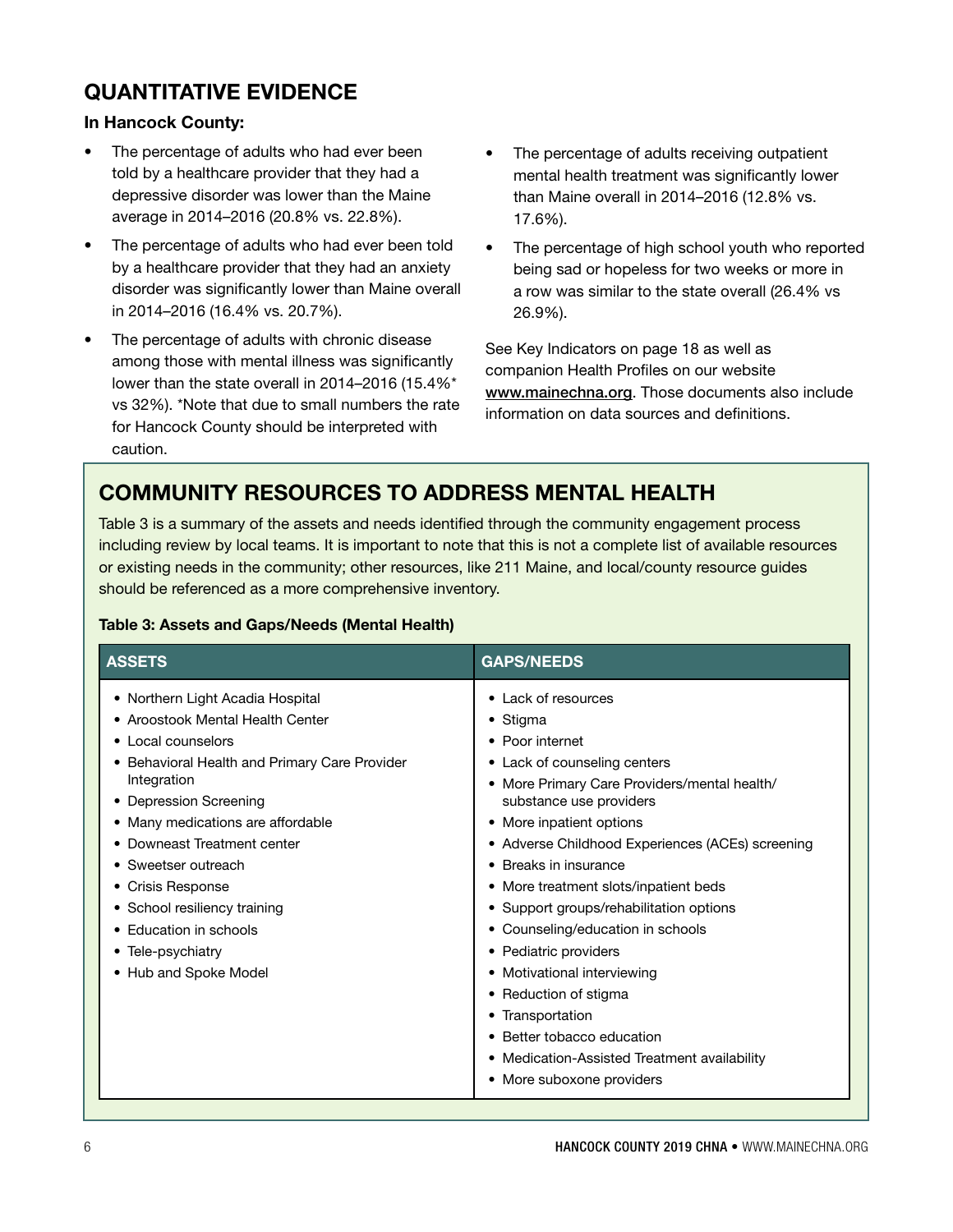# SUBSTANCE USE

The Substance Abuse and Mental Health Services Administration (SAMHSA) estimated that 8% of adults in the United States have had a substance use disorder in the past year. 4 Tobacco, alcohol, marijuana, and nonmedical use of prescription pain relievers (e.g., OxyContin, Vicodin) are the leading health issues for adults. 5 Tobacco, alcohol, and marijuana are the most common substances misused by adolescents, followed by amphetamines (e.g., Adderall) and nonmedical use of prescription pain relievers. 6 Those with substance use disorders often face a number of barriers that limit access and hinder engagement in care; one study estimates that more than 50% of individuals with mental health and substance use issues are not engaged in needed services.<sup>7</sup>

Barriers to care include a lack of education, awareness, and understanding around the signs, symptoms, risk factors, and consequences associated with substance use; social stigma; and workforce shortages. Statewide, many forum participants and key informant interviewees identified gaps in access to substance use treatment and recovery services. Finally, those who are uninsured or underinsured are more likely to face barriers to care, and historically, coverage for substance use services has been less comprehensive than for physical health services. This is further complicated by the cost of co-pays, transportation, and medications, even for those who are eligible for free or discounted services or those with commercial insurance, as many private substance use treatment providers to not accept insurance and require cash payments.

### QUALITATIVE EVIDENCE

Opioid use was the leading substance use issue discussed in the community forum. Forum participants discussed the need for more comprehensive, accessible, and affordable services to help those in need. The need for harm-reduction services (e.g., needle exchange), medication-assisted treatment (MAT) (e.g., methadone, Suboxone), inpatient services, supportive housing for recovery, and substance use disorder specialists were identified. The criminalization of substance use was seen as problematic for

Forum participants were also concerned about the link between un-addressed mental health needs and substance use, particularly marijuana and prescription drugs among youth. Additionally, they discussed the risk of prescription drug misuse among youth who are accessing medications from family members, and the need for more education on the risks of marijuana use for developing teens. Given the prevalence of adult drug use in the community, there are increasing numbers of grandparents raising grandchildren, and the group discussed how to create resilient kids and communities to prevent another generation impacted by substance use disorders.

Key informants identified many priority health issues for those who misuse substances and those in treatment/recovery: education and outreach around how to access healthcare and treatment options, routine basic health care (primary care, dental care), and care that addresses co-occurring mental health and substance use issues. Informants also identified needs specific to youth, including information on where and how to access treatment and better access to confidential services. Another key theme was the need to provide better access to many of the resources that make up the social determinants of health: affordable, safe, and supportive housing; transportation; and nutritious foods.

# QUANTITATIVE EVIDENCE

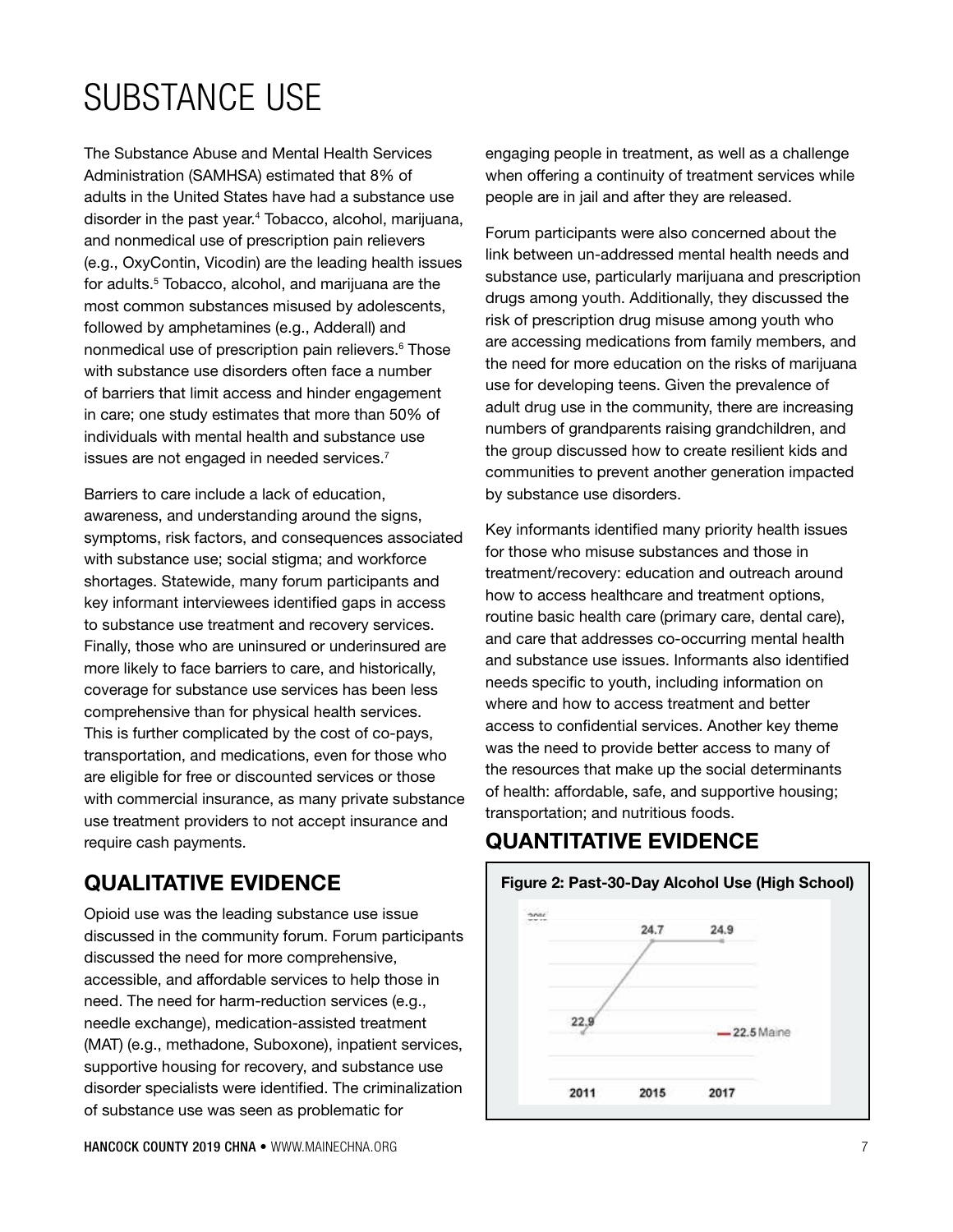#### In Hancock County:

- Substance use hospitalizations were lower than the state overall (16.4 vs. 18.1 per 10,000 population) in 2016.
- The rate of overdose deaths increased between 2007–2011 and 2012–2016, from 12.0 to 19.1 per 100,000.
- The rate of overdose emergency medical service responses decreased between 2013–2014 and 2016–2017, from 64.3 to 57.3 per 10,000 population. The rate was significantly lower than the state overall (93 per 10,000 population).
- Past-30-day alcohol use among high school students was higher than the state overall (24.9% vs. 22.5%) in 2017.

See Key Indicators on page 18 as well as companion Health Profiles on our website www.mainechna.org. Those documents also include information on data sources and definitions.

# COMMUNITY RESOURCES TO ADDRESS SUBSTANCE USE

Table 4 is a summary of the assets and needs identified through the community engagement process, including review by local teams. It is important to note that this is not a complete list of available resources or existing needs in the community; other resources, like 211 Maine, and local/county resource guides should be referenced as a more comprehensive inventory.

#### Table 4: Assets and Gaps/Needs (Substance Use)

| <b>ASSETS</b>                               | <b>GAPS/NEEDS</b>                                |
|---------------------------------------------|--------------------------------------------------|
| • Northern Light Acadia Hospital            | • Lack of resources                              |
| Aroostook Mental Health Center              | $\bullet$ Stigma                                 |
| Local counselors                            | • Poor internet                                  |
| Behavioral Health and Primary Care Provider | • Lack of counseling centers                     |
| Integration                                 | • More Primary Care Providers/mental health/     |
| <b>Depression Screening</b>                 | substance use providers                          |
| • Many medications are affordable           | • More inpatient options                         |
| Downeast Treatment center                   | • Adverse Childhood Experiences (ACES) screening |
| Sweetser outreach                           | • Breaks in insurance                            |
| Crisis Response                             | • More treatment slots/inpatient beds            |
| • School resiliency training                | • Support groups/rehabilitation options          |
| • Education in schools                      | • Counseling/education in schools                |
| • Tele-psychiatry                           | • Pediatric providers                            |
| • Hub and Spoke Model                       | • Motivational interviewing                      |
|                                             | • Reduction of stigma                            |
|                                             | • Transportation                                 |
|                                             | • Better tobacco education                       |
|                                             | • Medication-Assisted-Treatment availability     |
|                                             | • More suboxone providers                        |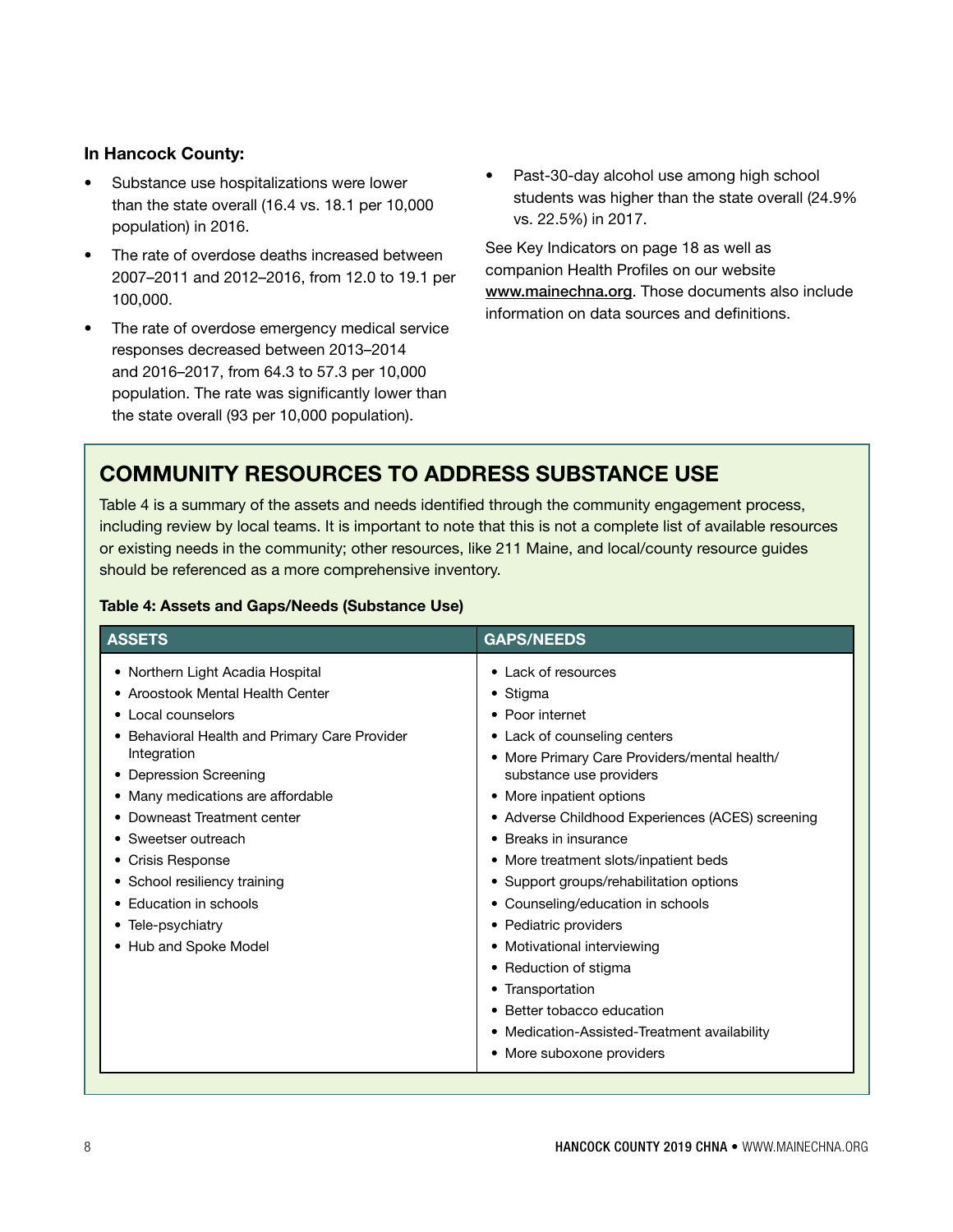# SOCIAL DETERMINANTS OF HEALTH

The social determinants of health are the conditions in which people live, work, learn, and play; factors include socioeconomic status (e.g., education, income, poverty), housing, transportation, social norms and attitudes (e.g., racism and discrimination), crime and violence, literacy, and availability of resources (e.g., food, health care). These conditions influence an individuals' health and define quality of life for many segments of the population, but specifically those that are most vulnerable. According to the Kaiser Family Foundation, social factors like education, racism, and poverty accounted for over a third of total deaths in the United States. 8

# QUALITATIVE EVIDENCE

A dominant theme from key informant interviews and community forum was the tremendous impact that the underlying social determinants, particularly food insecurity, transportation, housing, and social interaction/community cohesion have on residents in Hancock County. Forum participants felt that there were cultural issues amongst some older adults that stopped them from seeking or accepting services (e.g., stigma associated with assistance, belief that others need more support than they do).

Food insecurity was a primary concern. Food pantries support immediate access to food but there was a need for long-term solutions for individuals and families. Supplemental Nutrition Assistance Program (SNAP) benefits were identified as an asset; however, transportation issues challenge families' ability to access stores and markets.

The availability and affordability of housing and transportation was a need identified in all Hancock engagement activities. Multiple generations of a family are living together due to housing costs, and there is a need for affordable temporary and permanent housing. For older adults in particular, there is a need for affordable home maintenance support to allow them to remain in their homes.

Transportation was a major barrier to accessing health care and a contributing factor to patients not showing

up for appointments. Lack of access to the use of a personal vehicle may be due to any number of factors including affording the vehicle itself, or the insurance, repairs, or even perhaps a license suspension or revocation. This is can be especially challenging in areas without reliable public transportation, like in rural Maine. This results in difficulty accessing health services, employment, and basic necessities (e.g., food, clothing, medication). This issue is further complicated for older adults with mobility impairments and individuals with disabilities who require specialized forms of transportation or extra assistance. Forum participants discussed how access could be improved by coordination of multiple health appointments in one day to reduce trips when possible. Further, with some planning there are some sources of transportation assistance, but some individuals may need assistance with the planning process.

# QUANTITATIVE EVIDENCE

### In Hancock County:

- The unemployment rate in Hancock County was higher than the state overall (4.7% vs. 3.8%) in 2012-2016.
- The percentage of individuals living in poverty was lower than the state overall (12.1% vs. 13.5%).

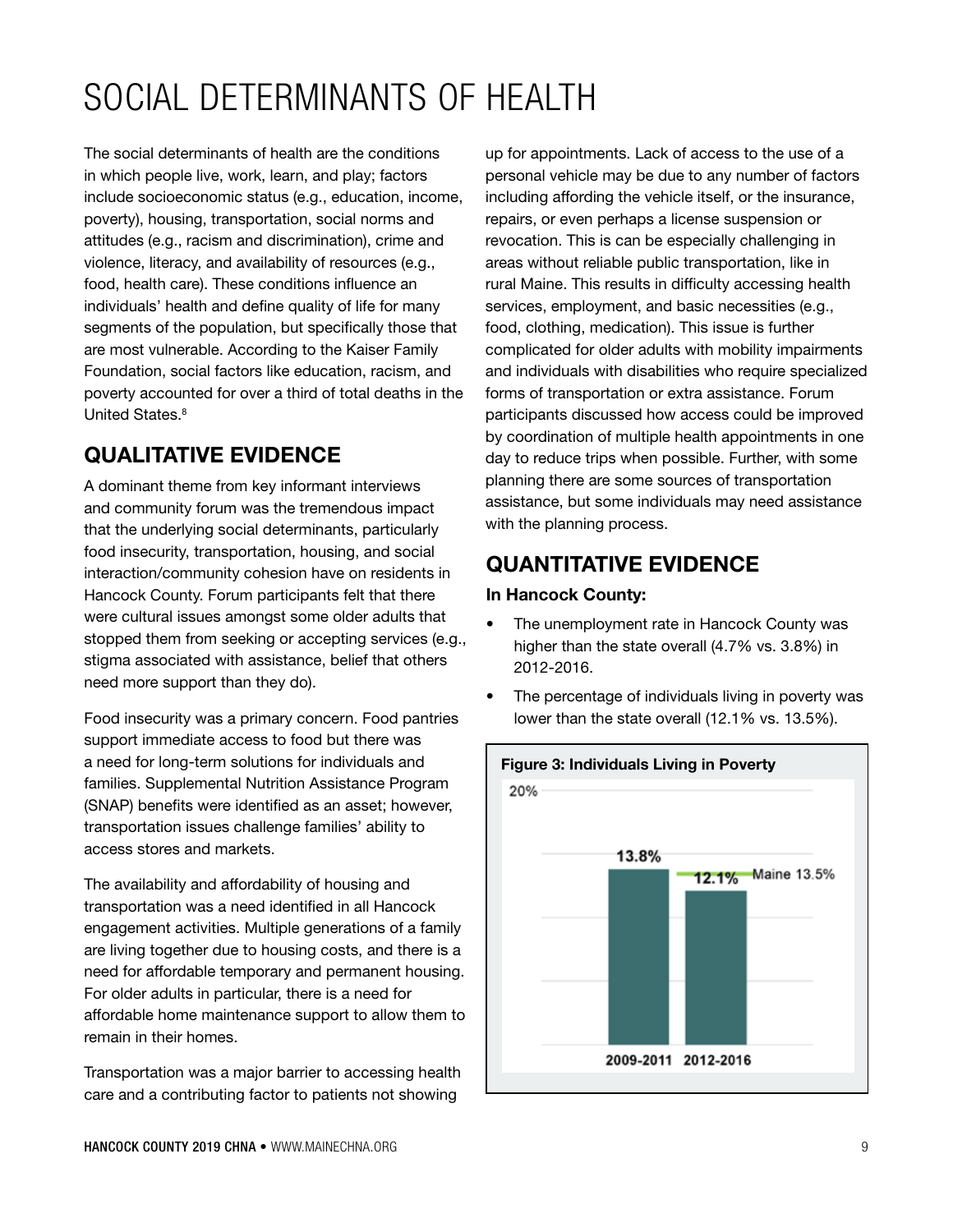- The estimated high school graduation rate was higher than the state overall (88.3% vs. 86.9%) in 2017.
- The percentage of the population with an associates' degree or higher among those over 25 was higher than the state overall (40.9% vs. 37.3%) in 2017.
- The percent of households that were food insecure was higher than the state overall (15.3% vs. 15.1%) in 2012–2016.
- The percentage of high school students who reported having experienced at least 3 adverse child experiences was lower than the state overall (20.7% vs. 23.4%) in 2017.

See Key Indicators on page 18 as well as companion Health Profiles on our website www.mainechna.org. Those documents also include information on data sources and definitions.

### COMMUNITY RESOURCES TO ADDRESS SOCIAL DETERMINANTS OF HEALTH

Table 5 is a summary of the assets and needs identified through the community engagement process, including review by local teams. It is important to note that this is not a complete list of available resources or existing needs in the community; other resources, like 211 Maine, and local/county resource guides should be referenced as a more comprehensive inventory.

#### ASSETS GAPS/NEEDS • Food and clothing drives • Health food options • Community events • Healthy Acadia • Healthy Peninsula • Integrated screenings • Mount Desert Island Hospital integrated care team • Care coordinators • Telemonitoring program • Aroostook Mental Health Center clinic • Community Health and Counseling Services provider clinics • User friendly transportation • Telehealth • Cost of services/insurance • Lack of providers • Child care • Food pantries/access to healthy shopping • Community health workers/nurses/social workers • Education on services available • Referrals • Lack of mental health • Housing options/affordability • Social service systems • Community resources for connection

#### Table 5: Assets and Gaps/Needs (Social Determinants of Health)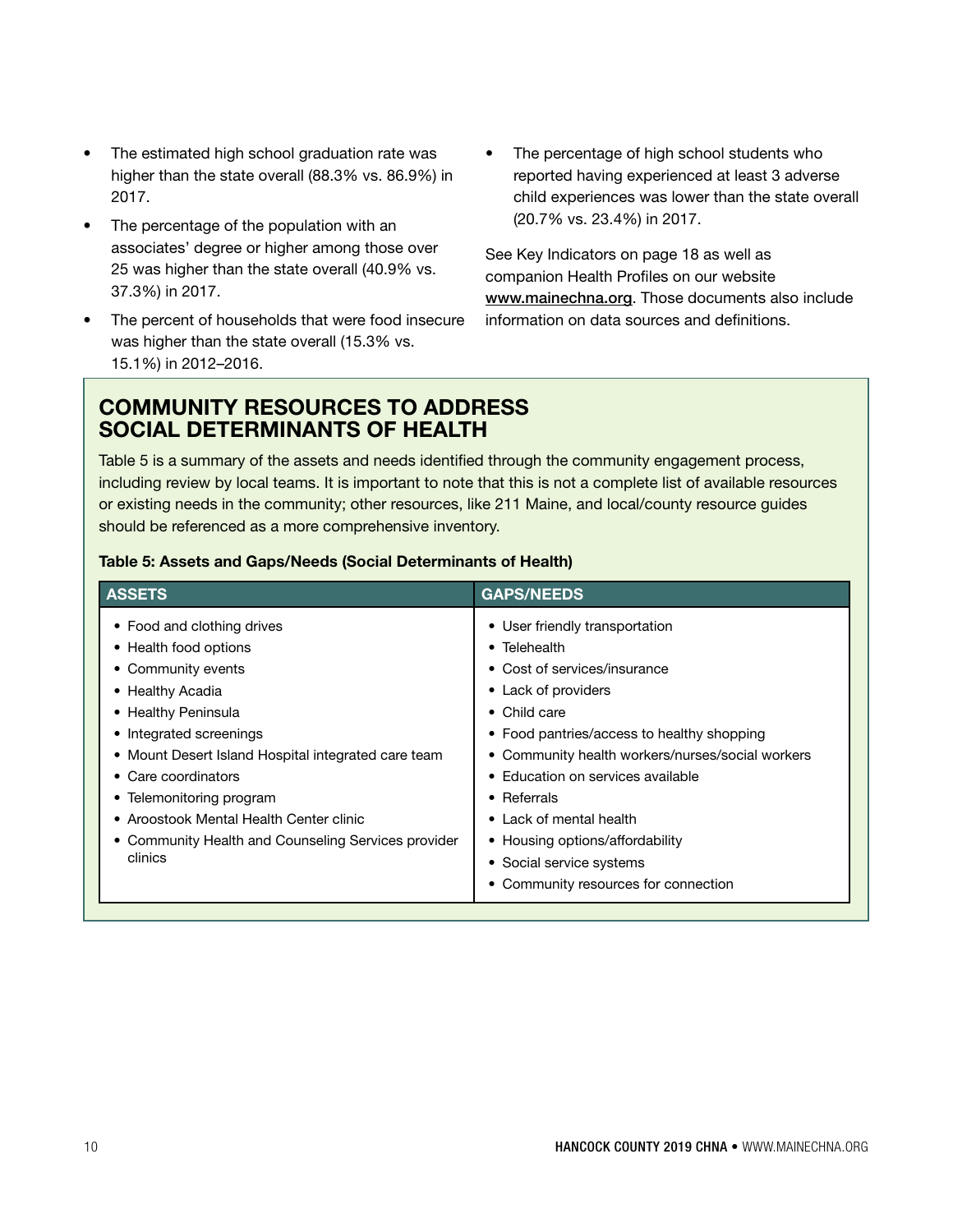# ACCESS TO CARE

Whether an individual has health insurance—and the extent to which it helps to pay for needed acute services and access to a full continuum of highquality, timely, and accessible preventive and disease management or follow-up services—is critical to overall health and well-being. Access to a usual source of primary care is particularly important, since it greatly affects an individual's ability to receive regular preventive, routine, and urgent care and to manage chronic conditions. Though the percentage of uninsured individuals in Hancock County has declined over time lack of insurance and underinsurance remains a leading barrier to care in the region, and the rate of uninsured is higher than the state average. Medicaid expansion, which holds the promise of providing health insurance coverage for an additional 70,000 Mainers, was signed into law on January 3, 2019.

Barriers to accessing care also include the availability and affordability of care. Low-income individuals, people of color, those with less than a high school diploma, and lesbian, gay, bisexual, transgender, and queer/questioning (LGBTQ) populations face even greater disparities in health insurance coverage compared to those who are heterosexual, white, and well-educated. For example, in Maine, over 20% of American Indian/Alaska Natives and Black/African American adults report they are unable to receive or have delayed medical care due to cost, compared to 10% of white adults. Compared to heterosexual residents (11.6%), 19.3% of bisexual residents, and 22.5% of residents who identified as something other than heterosexual, gay or lesbian, or bisexual, were uninsured. More information on health disparities by race, ethnicity, education, sex, and sexual orientation can be found in the Health Equity Data Summaries.

### QUALITATIVE EVIDENCE

Many forum participants and key informants identified the social determinants of health—particularly inability to access reliable and affordable forms of transportation, safe and affordable housing, and poverty/low wages—as significant barriers to care. The "Social Determinants of Health" priority area discusses this in more detail.

Factors contributing to timely access to care included access to insurance and coordination of health care services. Another factor forum participants discussed is how relationships with primary care teams have changed, as people may no longer have continuity in relationship with a provider and as a result the primary care office may need a more proactive approach to engage patients.

To address rural health access, the community discussed the potential uses of telemedicine and the challenges in making it a reality, such as broadband connection, equipment needs, and knowledge of patients and providers on how to use the tool effectively. There was also concern that use of telemedicine, while improving access, does not address the isolation of individuals.

Beyond the need for Medicaid expansion, forum participants discussed the need for several specific services including palliative care, collaborative care, and pediatrics.

Key informants identified treatment biases that impact access for medically underserved populations, including those with physical disabilities, mental health conditions, and substance use disorders. An additional barrier to care was provider capacity to serve unique populations. Unique needs include accommodating patients with physical or developmental disabilities when healthcare sites experience limitations in specific services (e.g., accessible equipment and capacity to provide dental and gynecology services.)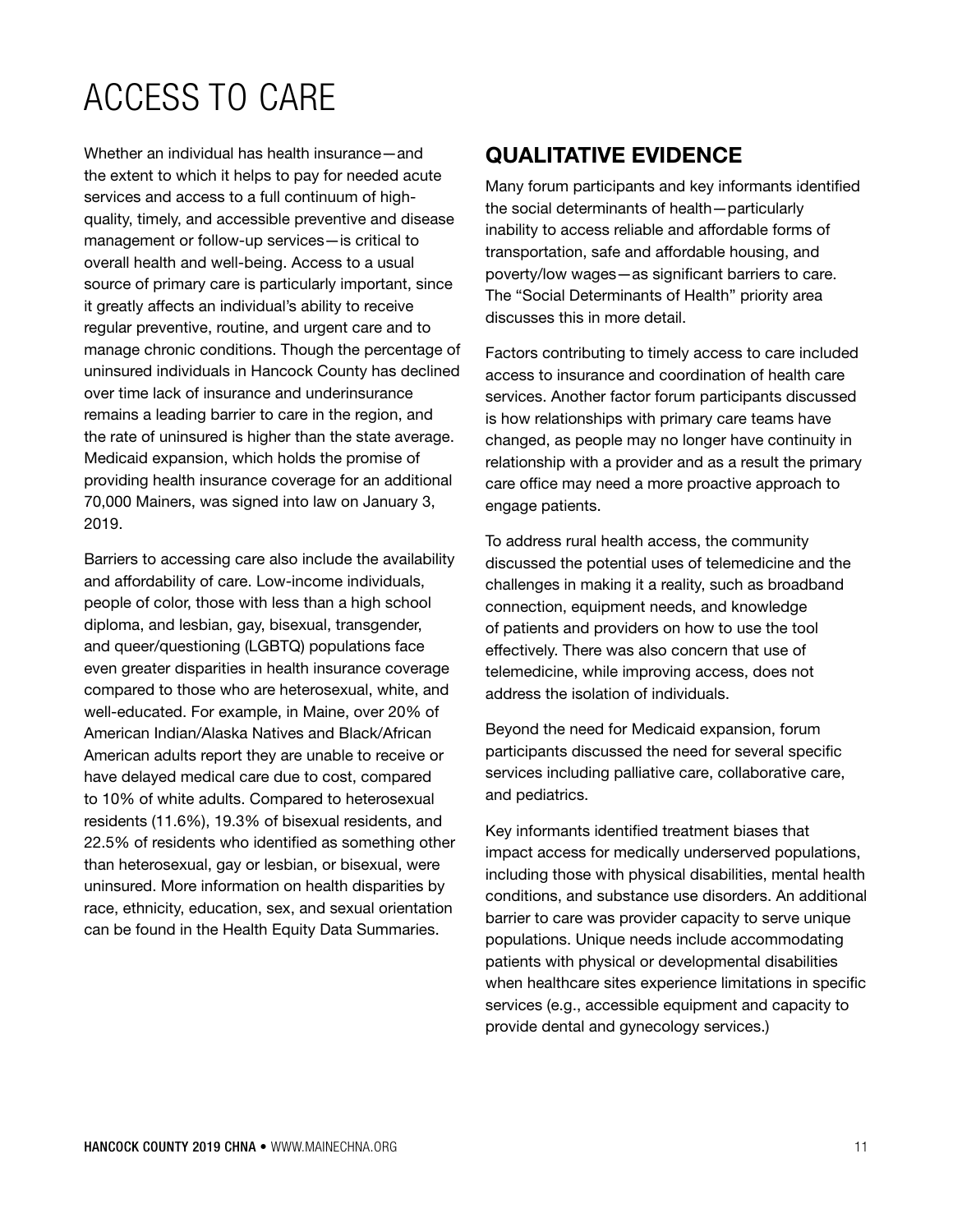### QUANTITATIVE EVIDENCE

### In Hancock County:

- The percentage of the population without health insurance was higher than the state overall (12.9% vs. 9.5%) in 2012-2016.
- The percentage of the population who made a primary care visit to any primary care provider in the past year was lower than the state overall (70.9% vs. 71.8%) in 2014-2016.
- The percentage of the population who experienced cost barriers to care increased between 2011- 2013 and 2014-2016, from 9.9% to 11.2%. The percentage is higher than the state average (10.3%).



See Key Indicators on page 18 as well as companion Health Profiles on our website www.mainechna.org. Those documents also include information on data sources and definitions.

# COMMUNITY RESOURCES TO ADDRESS ACCESS TO CARE

Table 6 is a summary of the assets and needs identified through the community engagement process including review by local teams. It is important to note that this is not a complete list of available resources or existing needs in the community; other resources, like 211 Maine, and local/county resource guides should be referenced as a more comprehensive inventory.

#### Table 6: Assets and Gaps/Needs (Access to Care)

| <b>ASSETS</b>                                                                                                                                                                                                                                                                                                                                      | <b>GAPS/NEEDS</b>                                                                                                                                                                                                                                                                                                                          |
|----------------------------------------------------------------------------------------------------------------------------------------------------------------------------------------------------------------------------------------------------------------------------------------------------------------------------------------------------|--------------------------------------------------------------------------------------------------------------------------------------------------------------------------------------------------------------------------------------------------------------------------------------------------------------------------------------------|
| Downeast Community Partners, Connector,<br>Transportation<br>• Faith in Action<br>• Food pantries<br>Transportation Services, Friends in Action<br>• Island Connections<br>• Home Health and Hospice<br>MaineCare<br>• Community Paramedicine Professionals<br>• Eastern Area Agency on Aging<br>• Neighbor for Neighbor<br>• Deer Isle Stonington | • Medicaid expansion<br>$\bullet$ Funding<br>• Transportation<br>• Insurance<br>• Lack of providers<br>• Telemedicine/broadband<br>• In home visits<br>• Collaborative care<br>• Lack of providers<br>• Cost of care<br>• Walkable communities<br>• Palliative care<br>• Early childhood healthcare<br>Better health/development education |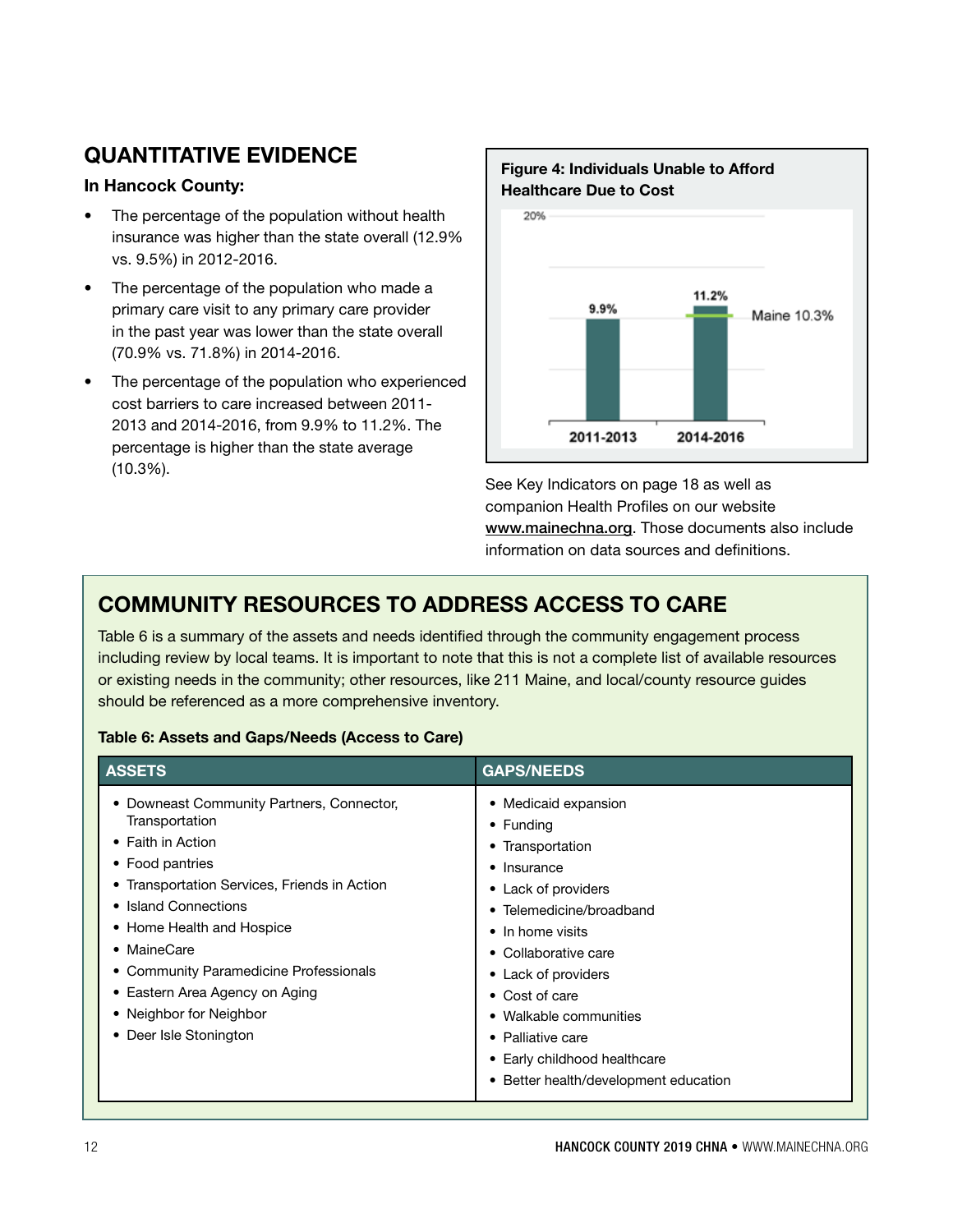# OLDER ADULT HEALTH/HEALTHY AGING

The World Health Organization's definition of active aging and support services are those that "optimize opportunities for health, participation and security in order to enhance quality of life as people age." Maine's older population is growing in all parts of the state, and it remains the "oldest state in the nation" as defined by median population of 44.7 in 2017 compared to the national median age of 38. Gains in human longevity create an opportunity for active lives well after age 65. As this population grows in size, there is growing interest in wellness in addition to the infrastructure of health services for the older population.

# QUALITATIVE EVIDENCE

The community discussed the increasing size of the aging population and the need to focus on a range of supports for healthy aging and care services, including care, housing, food, transportation and social needs, technology support, and guides to aging in place. Falls were a primary concern that came up, and the group discussed the need for better data to track and understand the rate of falls among aging adults, and needing to educate adults early (in their 40s) on the importance of exercise for health and to support health as they age. These interventions would improve physical activity amongst older adults and improve mental health and mobility.

Home care, nursing homes, and long-term care were discussed in the context of improving access to care for older adults. Aging in place was a popular concept, and recognized as one that reduces the need for nursing homes and specially designed senior housing; nevertheless, the group acknowledged that it is financially out of reach for some seniors. There is a need for more resources on aging in place and advocacy. With aging in place being a preferred lifestyle, there is a tandem concern of isolation of seniors, the impact of isolation on health, and mental health and physical risks for seniors.

### QUANTITATIVE EVIDENCE

### In Hancock County:

- The percent of the population age 65 and older living alone was higher than the state overall (46.2% vs. 45.3%) in 2014-2016.
- The percent of adults age 45 or older with cognitive decline was lower than the state overall (8.9%\* vs. 10.3%) in 2016. \*Note that due to small numbers the county rate should be interpreted with caution.
- The percentage of adults providing regular caregiving for at least 20 hours a week was lower than the state overall (2.2%\* vs. 4.4%) in 2015. \*Note that due to small numbers the county rate should be interpreted with caution)
- The percent of adults with arthritis was lower than the state overall (31.3% vs. 32.0%) in 2014-2016.



See Key Indicators on page 18 as well as companion Health Profiles on our website www.mainechna.org. Those documents also include information on data sources and definitions.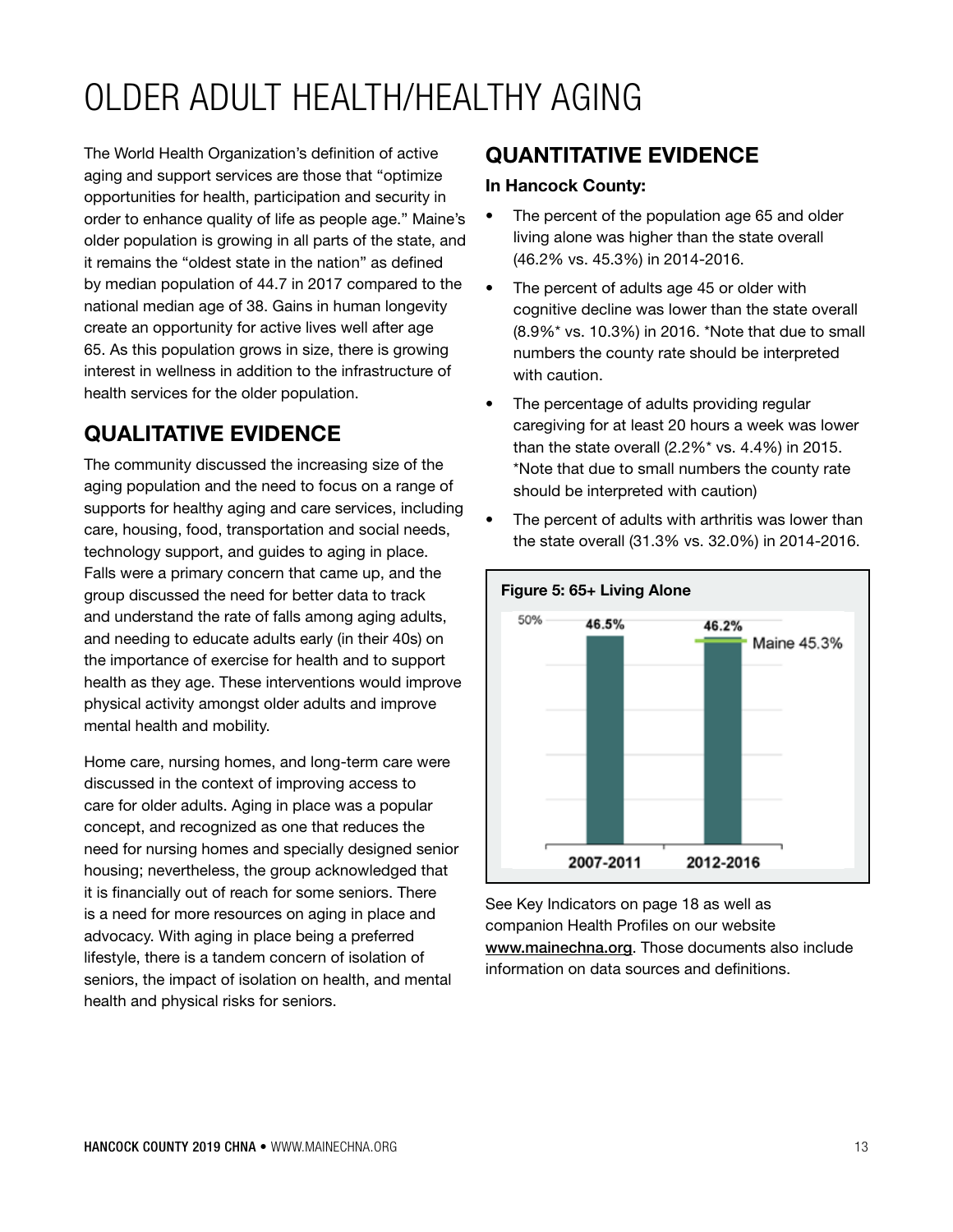### COMMUNITY RESOURCES TO ADDRESS OLDER ADULT HEALTH/HEALTHY AGING

Table 7 is a summary of the assets and needs identified through the community engagement process including review by local teams. It is important to note that this is not a complete list of available resources or existing needs in the community; other resources, like 211 Maine, and local/county resource guides should be referenced as a more comprehensive inventory.

#### Table 7: Assets and Gaps/Needs (Older Adult Health/Healthy Aging)

| <b>ASSETS</b>                                                                                                                                                                                                                                                                                                                                                                                                                                                                                     | <b>GAPS/NEEDS</b>                                                                                                                                                                                                                                                                                                                                                                                                                                                                   |
|---------------------------------------------------------------------------------------------------------------------------------------------------------------------------------------------------------------------------------------------------------------------------------------------------------------------------------------------------------------------------------------------------------------------------------------------------------------------------------------------------|-------------------------------------------------------------------------------------------------------------------------------------------------------------------------------------------------------------------------------------------------------------------------------------------------------------------------------------------------------------------------------------------------------------------------------------------------------------------------------------|
| • Changing culture/reducing stigma<br>• Programs that allow people to age in place/age<br>friendly communities<br>• Friends in Action<br>• Strong community networks/volunteers<br>• Friendship Cottage<br>• Food programs like magic food bus<br>• Eastern Area Agency on Aging<br>• Falls prevention assessment/services<br>• Supplemental Nutrition Assistance Program<br>Education (SNAP-Ed)<br>• Healthy Acadia<br>• Healthy Peninsula<br>• Moose Senior Center<br>• Church/Community Groups | • Local initiatives/networks/centers<br>• Social networking/involvement<br>• Transportation<br>• Access to cheap and healthy food<br>• Isolation<br>• Lack of income/insurance/affordable services<br>• More in home help for aging, Alzheimer's<br>• Lack of funding for family caregivers<br>Communication/broadband<br>• Resources for families to support elderly care<br>• Lack of volunteers and supports for older adults<br>• Lack of promotion of fall prevention training |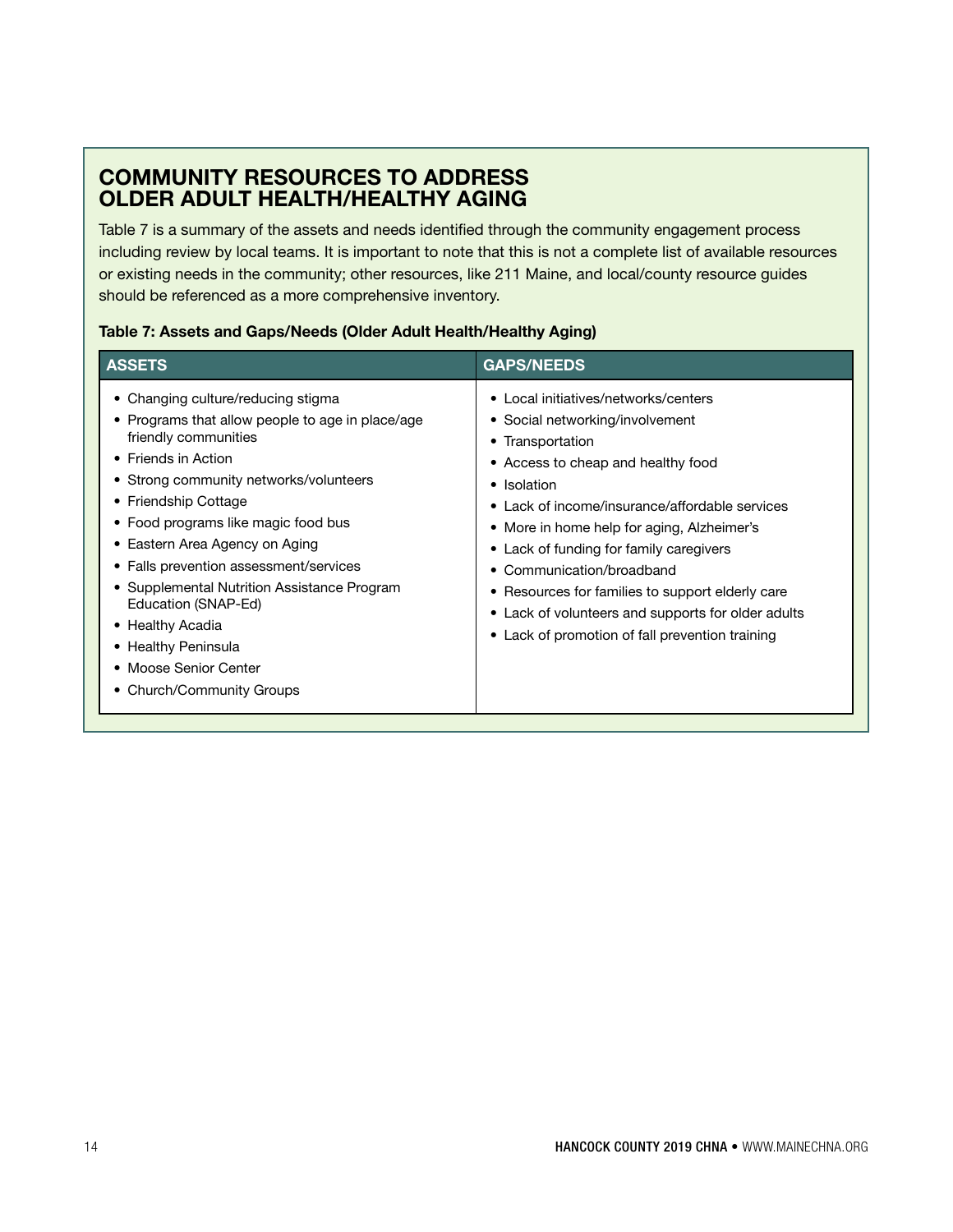# COMMUNITY CHARACTERISTICS

# AGE DISTRIBUTION

Age is a fundamental factor to consider when assessing individual and community health status; older individuals typically have more physical and mental health vulnerabilities and are more likely to rely on immediate community resources for support compared to young people. 9 With an aging population comes increased pressure on the healthcare system and shortages in the healthcare workforce, especially geriatricians, nurses, social workers, and direct care workers like home health aides and certified nursing assistants, to meet the needs of older adults. 10

• Over one fifth of Hancock County's population is 65 years or older (21.4%)—among the highest percentages in the state.

The following is a summary of findings related to community characteristics for Hancock County. Conclusions were drawn from quantitative data and qualitative information collected through the forum and key informant interviews.

For Hancock County, the following reports can also be found at www.mainechna.org:

- Hancock County Health Profile
- Downeast District Health Profile
- Health Equity Data Summaries



### RACE/ETHNICITY

An extensive body of research illustrates the health disparities that exist for racial/ethnic minorities, non-English speakers, and foreign-born populations. According to the US CDC, non-Hispanic Blacks have higher rates of premature death, infant mortality, and preventable hospitalization than non-Hispanic Whites. 11 Individuals with limited English proficiency (LEP), defined as the ability to read, speak, write, or

understand English "less than very well," have lower levels of medical comprehension. This leads to higher rates of medical issues and complications, such as adverse reactions to medication. 12,13

Cultural differences, such as but not limited to, the expectations of who is involved in medical decisions can also impact access to health care health information. These disparities show the

HANCOCK COUNTY 2019 CHNA • WWW.MAINECHNA.ORG 15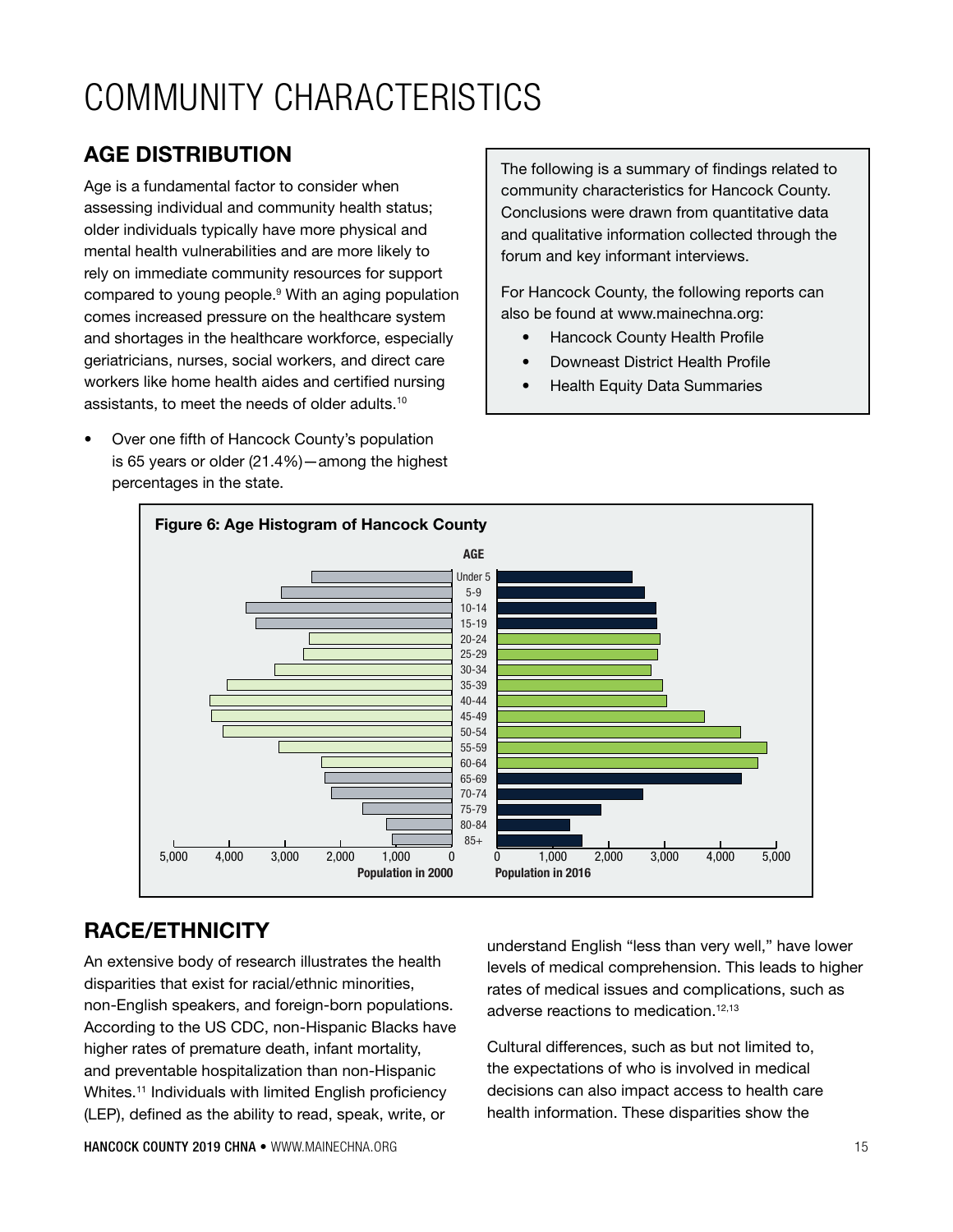disproportionate and often avoidable inequities that exist within communities and reinforce the importance of understanding the demographic makeup of a community to identify populations more likely to experience adverse health outcomes.

#### In Hancock County:

• The population was predominantly White (96.3%); 1.7% of the population was two or more races, 1.3% were Hispanic, and 1.0% were Asian in 2012-2016.

#### Table 8: Race/Ethnicity in Hancock County 2012-2016

| <b>PERCENT/NUMBER</b> |
|-----------------------|
| $0.4\%$ / 211         |
| $1.0\%$ / 518         |
| $0.6\%$ / 320         |
| $1.3\%$ / 711         |
| $0.0\%$ / 19          |
| $1.7\%$ / 938         |
| 96.3% / 52,462        |
|                       |

# SOCIOECONOMIC STATUS

Socioeconomic status (SES) is measured by such things as income, poverty, employment, education, and neighborhood characteristics. Individuals with low SES are more likely to have chronic health issues, die prematurely, and have overall poor health. Low income status is highly correlated to a lower than average life expectancy. Lack of gainful employment is linked to several barriers to care, such as lack of health insurance, inability to pay for health care services, and inability to pay for transportation to receive services. Higher education is associated with improved health outcomes and social development at individual and community levels. 14 The health benefits of higher education typically include better access to resources, safer and more stable housing, and better engagement with providers. Factors associated with low education impact an individual's ability to navigate the healthcare system, disparities in personal health behaviors, and exposure to chronic stress. It is important to note

that, while education affects health, poor health status may also be a barrier to education. Table 9 includes a number of data points comparing Hancock County to the state overall.

#### Additionally, in Hancock County:

- The estimated high school graduation rate was higher than the state overall (88.3% vs. 86.9%) in 2017.
- The percent of the population over 25 with an associates' degree or higher was higher than the state overall (40.9% vs. 37.3%) in 2017.

| <b>HANCOCK/MAINE</b> |  |  |
|----------------------|--|--|
| \$50,037 / \$50,826  |  |  |
| 4.7% / 3.8%          |  |  |
| 12.1% / 13.5%        |  |  |
| 15.5% / 17.2%        |  |  |
| 46.2% / 45.3%        |  |  |
|                      |  |  |

# Table 9: Socioeconomic Status in Hancock

# SPECIAL POPULATIONS

Through community engagement activities, several populations in Hancock County were identified as being particularly vulnerable or at-risk for poor health or health inequities.

#### Youth

Youth were identified as a priority population in the community forum. Specific issues of concern were youth mental health issues (specifically stress, depression, and anxiety); substance use (specifically opioids, marijuana, and vaping/Juuling), lack of education and promotion around nutrition and physical activity, and unsupervised youth. One key informant who works with youth identified a need for them to be able to access low-cost and anonymous health services, specifically reproductive and substance use services, without parent permission.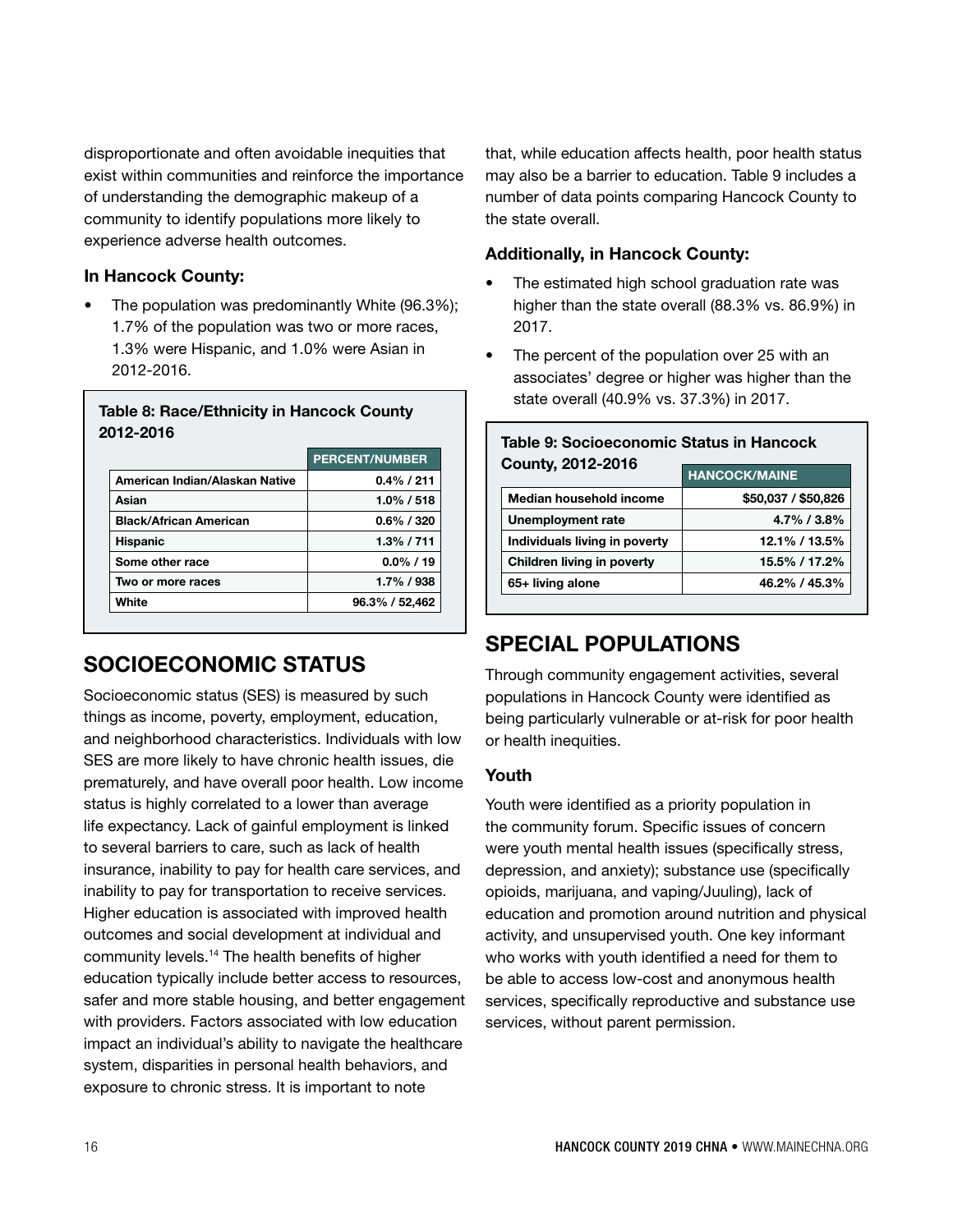#### Older Adults

As noted in the priority section on Older Adult Health/ Healthy Aging, older adults are a key community concern with the growth of the aging population. See the histogram (Table 10) for the demographics of aging in the county.

#### Low-Income/Rural

Nationally, an ever-evolving economic structure has placed extra strain on individuals and families living in large rural areas with low population density; some of the most well-known causes and conditions of hardship include a lack of and outsourcing of jobs, limited long-term employment opportunities, barriers to accessing health care services, and the need for a personal vehicle. Generational poverty—when a family has lived in poverty for at least two generations differs from situational poverty in that it typically includes the constant presence of hopelessness. This lack of hope and a near-constant state of perpetual crisis creates a cycle of poverty that persists from one generation to the next.

In addition to the data collected and analyzed for the County Health Profiles, the Maine CDC created Health Equity Data Summaries (available at www.mainechna. org) which provides selected data analyzed by sex, race, ethnicity, sexual orientation, education, and income. These data are at the state level, as much of the county level data would be suppressed due to small numbers and privacy concerns, and the previous analyses have shown that health disparities found at the state level are generally similar in individual counties.

It should also be noted that during the summer months, Maine's population increases due to temporary and part-time residents with those who seek the beauty of the rocky coast, mountains, lakes, camps, and islands. For many communities, this poses unique opportunities – and challenges.

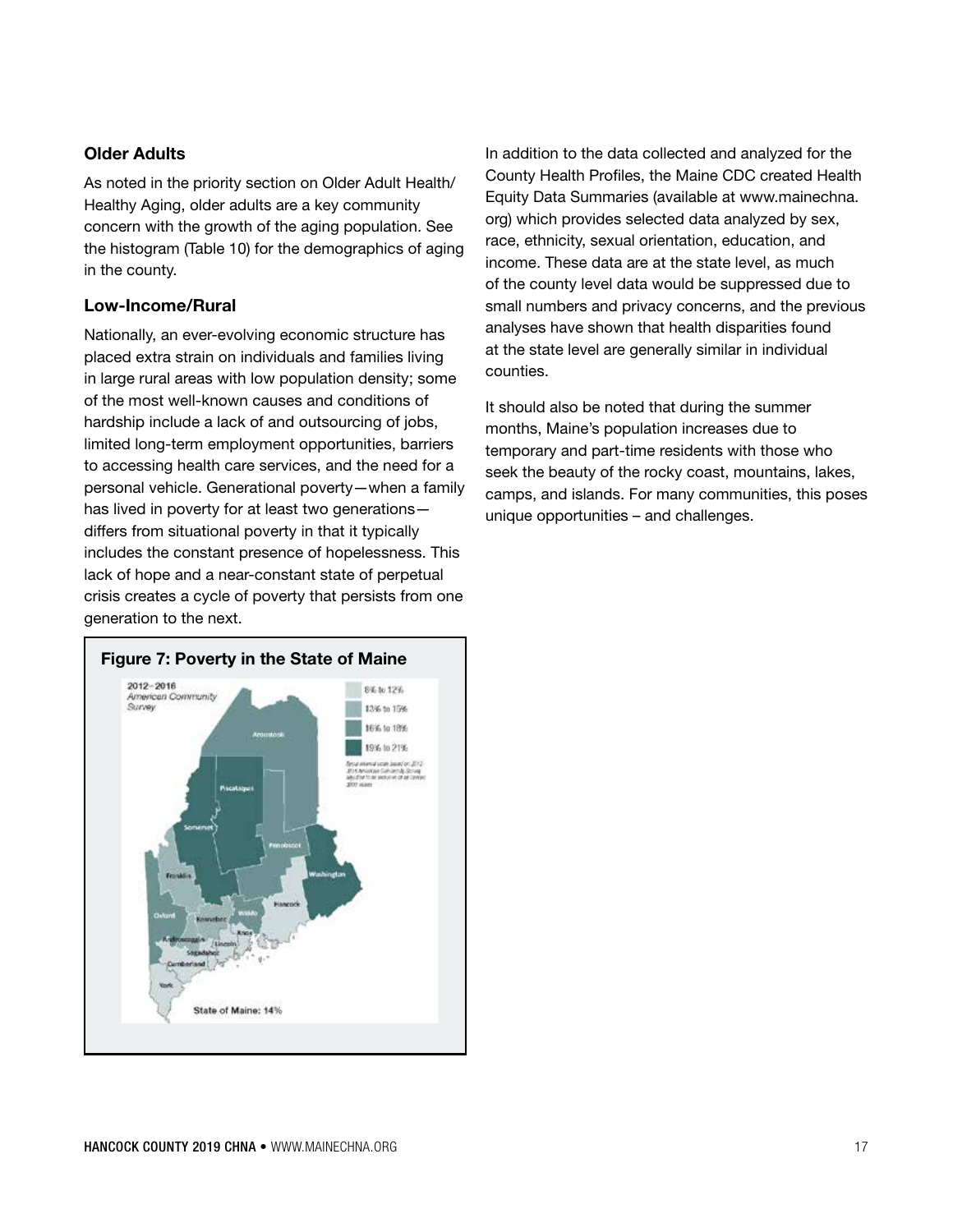# KEY INDICATORS

The Key Indicators provide an overview of the health of each county. They are a broad sampling of health topics, including health behaviors, outcomes, living conditions, and health care quality and access. See the Hancock County Health Profile for a full set of data. The table uses symbols to show whether there are important changes in each indicator over time and to show if local data is notably better or worse than the state or the nation. See the box below for a key to the symbols:

CHANGE shows statistically significant changes in the indicator over time, based on 95% confidence interval (see description above).

- **the means the health issue or problem is getting better over time.**
- **!** means the health issue or problem is **getting worse** over time.
- means the change was not statistically significant.
- N/A means there is not enough data to make a comparison.

BENCHMARK compares Hancock County data to state and national data, based on 95% confidence interval (see description above).

- means Hancock County is doing significantly better than the state or national average.
- **!** means Hancock County is doing **significantly worse** than the state or national average.
- means there is no statistically significant difference between the data points.
- N/A means there is not enough data to make a comparison.

#### ADDITIONAL SYMBOLS

- means results may be statistically unreliable due to small numbers, use caution when interpreting.
- means data is unavailable because of lack of data or suppressed data due to a small number of respondents.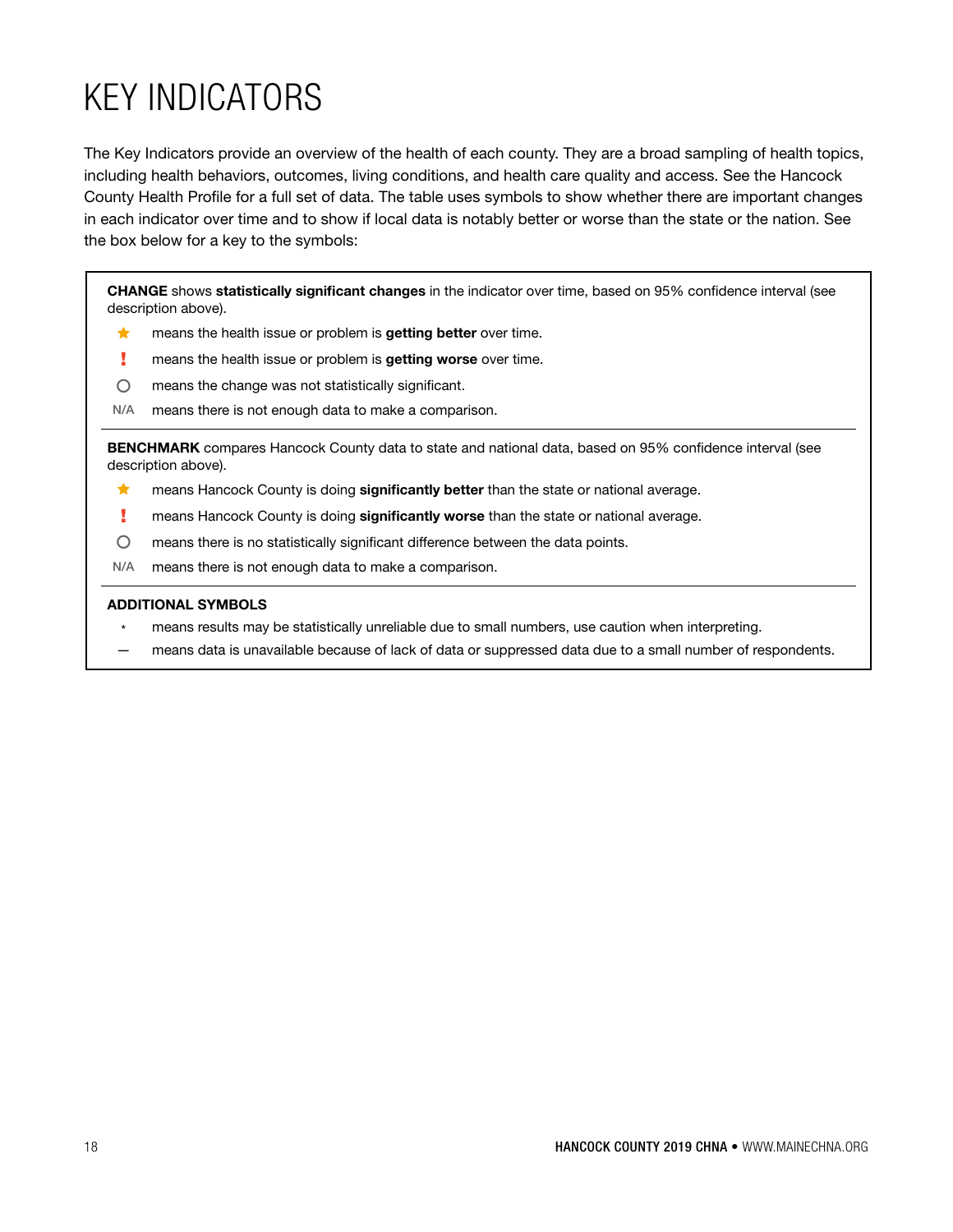|                                                                                           | <b>HANCOCK COUNTY DATA</b> |                       | <b>BENCHMARKS</b> |                       |       |                      |       |
|-------------------------------------------------------------------------------------------|----------------------------|-----------------------|-------------------|-----------------------|-------|----------------------|-------|
| <b>KEY INDICATOR</b>                                                                      | <b>POINT 1</b>             | <b>POINT 2</b>        | <b>CHANGE</b>     | <b>MAINE</b>          | $+/-$ | <b>U.S.</b>          | $+/-$ |
| SOCIAL, COMMUNITY & PHYSICAL ENVIRONMENT                                                  |                            |                       |                   |                       |       |                      |       |
| Children living in poverty                                                                | 2007-2011<br>18.9%         | 2012-2016<br>15.5%    | N/A               | 2012-2016<br>17.2%    | N/A   | 2016<br>21.1%        | N/A   |
| Median household income                                                                   | 2007-2011<br>\$47,421      | 2012-2016<br>\$50,037 | N/A               | 2012-2016<br>\$50,826 | N/A   | 2016<br>\$57,617     | N/A   |
| <b>Estimated high school student</b><br>graduation rate                                   | 2014<br>84.3%              | 2017<br>88.3%         | N/A               | 2017<br>86.9%         | N/A   |                      | N/A   |
| <b>Food insecurity</b>                                                                    | 2012-2013<br>15.4%         | 2014-2015<br>15.3%    | N/A               | 2014-2015<br>15.1%    | N/A   | 2015<br>13.4%        | N/A   |
| <b>HEALTH OUTCOMES</b>                                                                    |                            |                       |                   |                       |       |                      |       |
| 14 or more days lost due to poor physical<br>health                                       | 2011-2013<br>15.8%         | 2014-2016<br>16.9%    |                   | 2014-2016<br>19.6%    |       | 2016<br>11.4%        | N/A   |
| 14 or more days lost due to poor mental<br>health                                         | 2011-2013<br>13.1%         | 2014-2016<br>12.2%    |                   | 2014-2016<br>16.7%    |       | 2016<br>11.2%        | N/A   |
| Years of potential life lost per 100,000<br>population                                    | 2010-2012<br>5,593.9       | 2014-2016<br>6,912.1  |                   | 2014-2016<br>6,529.2  |       | 2014-2016<br>6,658.0 | N/A   |
| All cancer deaths per 100,000 population                                                  | 2007-2011<br>176.3         | 2012-2016<br>160.2    |                   | 2012-2016<br>173.8    |       | 2011-2015<br>163.5   |       |
| Cardiovascular disease deaths per<br>100,000 population                                   | 2007-2011<br>223.6         | 2012-2016<br>191.3    |                   | 2012-2016<br>195.8    |       | 2016<br>218.2        |       |
| <b>Diabetes</b>                                                                           | 2011-2013<br>8.9%          | 2014-2016<br>7.8%     |                   | 2014-2016<br>10.0%    | W     | 2016<br>10.5%        |       |
| Chronic obstructive pulmonary disease<br>(COPD)                                           | 2011-2013<br>7.0%          | 2014-2016<br>5.5%     |                   | 2014-2016<br>7.8%     | Ъf    | 2016<br>6.3%         |       |
| <b>Obesity (adults)</b>                                                                   | 2011<br>26.2%              | 2016<br>25.8%         |                   | 2016<br>29.9%         |       | 2016<br>29.6%        |       |
| <b>Obesity (high school students)</b>                                                     | 2011<br>12.9%              | 2017<br>13.5%         |                   | 2017<br>15.0%         |       |                      | N/A   |
| <b>Obesity (middle school students)</b>                                                   |                            | 2017<br>12.0%         | N/A               | 2017<br>15.3%         |       |                      | N/A   |
| Infant deaths per 1,000 live births                                                       | 2007-2011<br>$5.3*$        | 2012-2016<br>$6.0*$   |                   | 2012-2016<br>6.5      |       | 2012-2016<br>5.9     |       |
| <b>Cognitive decline</b>                                                                  | 2012<br>15.3*%             | 2016<br>$8.9*%$       |                   | 2016<br>10.3%         |       | 2016<br>10.6%        |       |
| Lyme disease new cases per 100,000<br>population                                          | 2008-2012<br>25.0          | 2013-2017<br>213.8    | N/A               | 2013-2017<br>96.5     | N/A   | 2016<br>11.3         | N/A   |
| Chlamydia new cases per 100,000<br>population                                             | 2008-2012<br>167.0         | 2013-2017<br>173.6    | N/A               | 2013-2017<br>293.4    | N/A   | 2016<br>494.7        | N/A   |
| Fall-related injury (unintentional)<br>emergency department rate per 10,000<br>population | 2009-2011<br>305.2         | 2012-2014<br>314.9    |                   | 2012-2014<br>340.9    |       |                      | N/A   |
| Suicide deaths per 100,000 population                                                     | 2007-2011<br>12.7          | 2012-2016<br>16.9     |                   | 2012-2016<br>15.9     |       | 2016<br>13.5         |       |
| Overdose deaths per 100,000 population                                                    | 2007-2011<br>12.0          | 2012-2016<br>19.1     |                   | 2012-2016<br>18.1     |       | 2016<br>19.8         |       |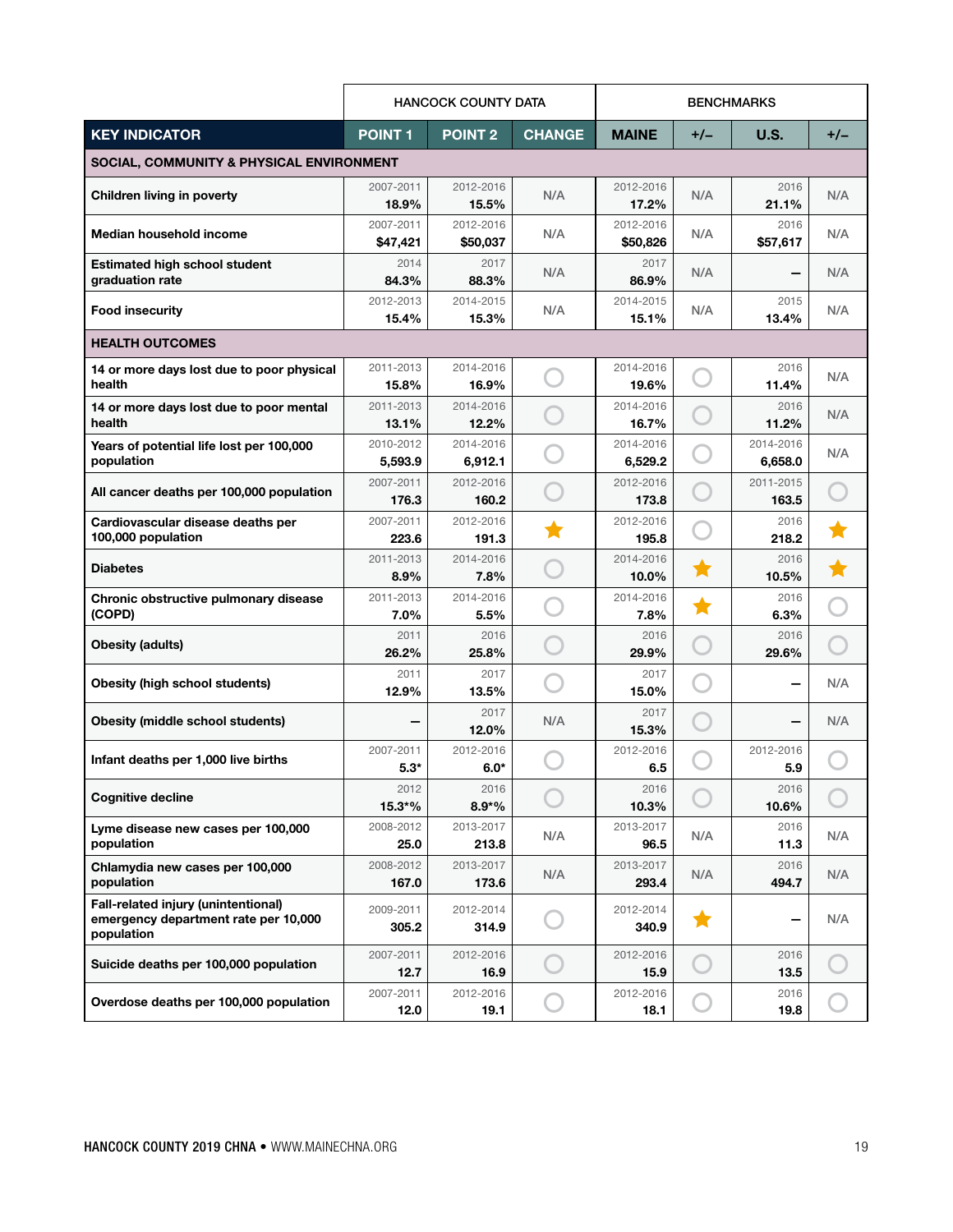|                                                                                   | <b>HANCOCK COUNTY DATA</b> |                    | <b>BENCHMARKS</b> |                   |              |               |       |
|-----------------------------------------------------------------------------------|----------------------------|--------------------|-------------------|-------------------|--------------|---------------|-------|
| <b>KEY INDICATOR</b>                                                              | <b>POINT 1</b>             | <b>POINT 2</b>     | <b>CHANGE</b>     | <b>MAINE</b>      | $+/-$        | <b>U.S.</b>   | $+/-$ |
| HEALTH CARE ACCESS AND QUALITY                                                    |                            |                    |                   |                   |              |               |       |
| <b>Uninsured</b>                                                                  | 2009-2011<br>15.0%         | 2012-2016<br>12.9% | N/A               | 2012-2016<br>9.5% | N/A          | 2016<br>8.6%  | N/A   |
| Ratio of primary care physicians to<br>100,000 population                         |                            | 2017<br>64.5       | N/A               | 2017<br>67.3      | N/A          |               | N/A   |
| Ratio of psychiatrists to 100,000<br>population                                   |                            | 2017<br>5.0        | N/A               | 2017<br>8.4       | N/A          |               | N/A   |
| Ratio of practicing dentists to 100,000<br>population                             |                            | 2017<br>26.1       | N/A               | 2017<br>32.1      | N/A          |               | N/A   |
| Ambulatory care-sensitive condition<br>hospitalizations per 10,000 population     |                            | 2016<br>82.8       | N/A               | 2016<br>74.6      | N/A          |               | N/A   |
| Two-year-olds up-to-date with<br>recommended immunizations                        | 2014<br>68.4%              | 2017<br>72.0%      | N/A               | 2017<br>73.7%     | N/A          |               | N/A   |
| <b>HEALTH BEHAVIORS</b>                                                           |                            |                    |                   |                   |              |               |       |
| Sedentary lifestyle - no leisure-time<br>physical activity in past month (adults) | 2011<br>20.8%              | 2016<br>14.0%      |                   | 2016<br>20.6%     | T            | 2016<br>23.2% | N/A   |
| Chronic heavy drinking (adults)                                                   | 2011-2013<br>8.4%          | 2014-2016<br>9.9%  |                   | 2014-2016<br>7.6% |              | 2016<br>5.9%  | N/A   |
| Past-30-day alcohol use (high school<br>students)                                 | 2011<br>22.9%              | 2017<br>24.9%      |                   | 2017<br>22.5%     |              |               | N/A   |
| Past-30-day alcohol use (middle school<br>students)                               | 2011<br>5.6%               | 2017<br>3.8%       |                   | 2017<br>3.7%      |              |               | N/A   |
| Past-30-day marijuana use (high school<br>students)                               | 2011<br>20.3%              | 2017<br>18.6%      |                   | 2017<br>19.3%     |              |               | N/A   |
| Past-30-day marijuana use (middle<br>school students)                             | 2011<br>2.9%               | 2017<br>2.2%       |                   | 2017<br>3.6%      |              |               | N/A   |
| Past-30-day misuse of prescription drugs<br>(high school students)                | 2011<br>4.6%               | 2017<br>3.7%       |                   | 2017<br>5.9%      | $\mathbf{L}$ |               | N/A   |
| Past-30-day misuse of prescription drugs<br>(middle school students)              | 2011<br>2.2%               | 2017<br>0.9%       |                   | 2017<br>1.5%      |              |               | N/A   |
| Current (every day or some days)<br>smoking (adults)                              | 2011-2012<br>22.6%         | 2016<br>21.3%      |                   | 2016<br>19.8%     |              | 2016<br>17.0% | N/A   |
| Past-30-day cigarette smoking (high<br>school students)                           | 2011<br>14.2%              | 2017<br>7.0%       |                   | 2017<br>8.8%      |              |               | N/A   |
| Past-30-day cigarette smoking (middle<br>school students)                         | 2011<br>2.6%               | 2017<br>1.3%       |                   | 2017<br>1.9%      |              |               | N/A   |

### Leading Causes of Death

The following chart compares the leading causes of death for the state of Maine and Hancock County.

| <b>RANK</b> | <b>STATE OF MAINE</b>              | <u>HANCOCK COUNTY</u>              |
|-------------|------------------------------------|------------------------------------|
|             | Cancer                             | Cancer                             |
| 2           | <b>Heart disease</b>               | <b>Heart disease</b>               |
| 3           | Chronic lower respiratory diseases | Chronic lower respiratory diseases |
| 4           | <b>Unintentional injuries</b>      | <b>Unintentional injuries</b>      |
| 5           | <b>Stroke</b>                      | <b>Stroke</b>                      |
|             |                                    |                                    |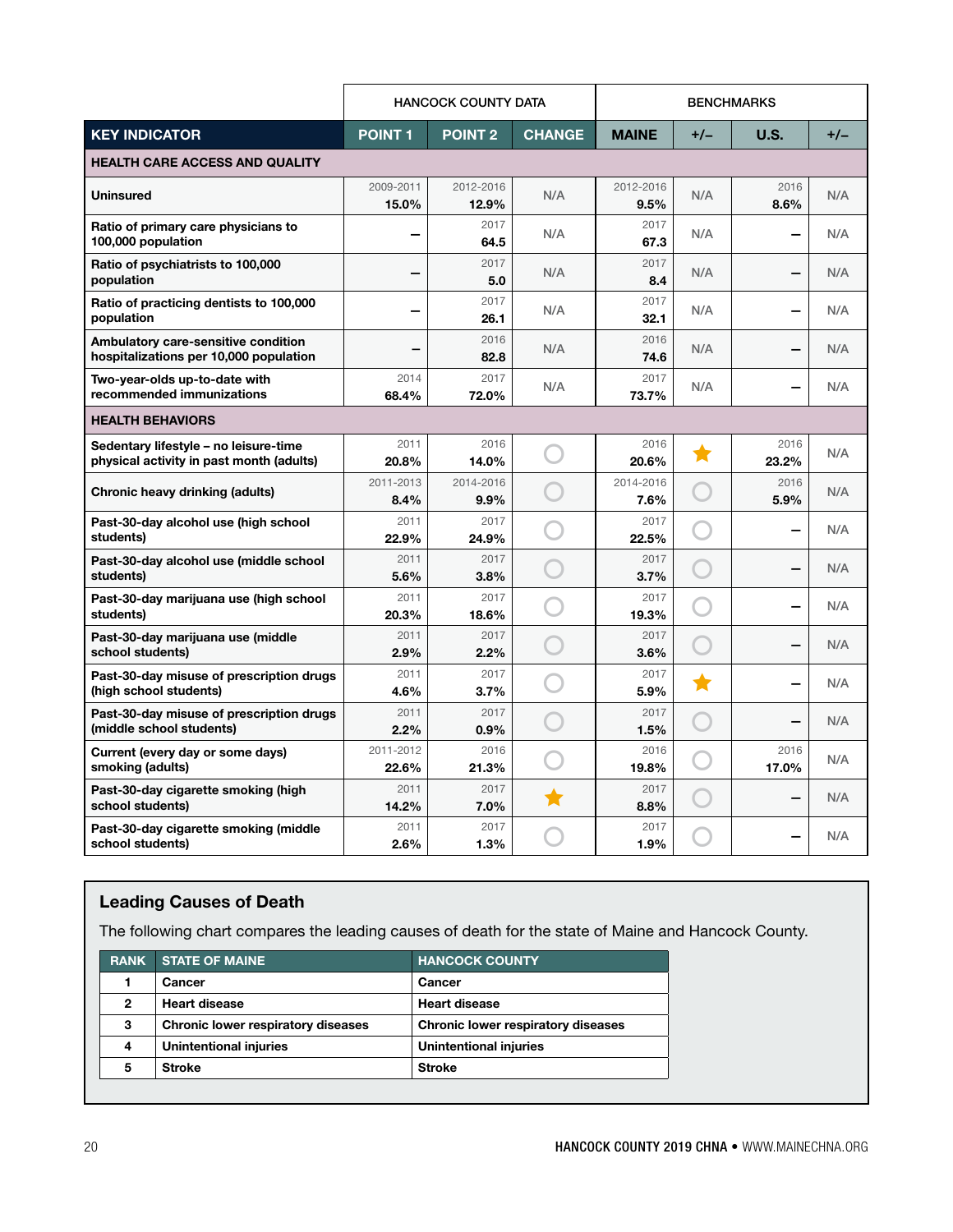# APPENDIX A: REFERENCES

- 1 National Institute of Mental Health. (n.d.).Chronic illness & mental health. Retrieved from https://www.nimh.nih.gov/ health/publications/chronic-illness-mental-health/index. shtml
- 2 National Institute of Mental Health. (2017). Mental health and substance use disorders. Retrieved from https://www.mentalhealth.gov/what-to-look-for/ mental-health-substance-use-disorders
- 3 Substance Abuse and Mental Health Services Administration. (2018). Adverse childhood experiences. Retrieved from https://www.samhsa.gov/capt/practicingeffective-prevention/prevention-behavioral-health/ adverse-childhood-experiences
- 4 Substance Abuse and Mental Health Services Administration. (2016). Mental health and substance use disorders. Retrieved from https://www.samhsa.gov/ disorders.
- 5 Lipari, R.N. & Van Horn, S.L. (2017). Trends in substance use disorders among adults aged 18 or older. Retrieved from https://www.samhsa.gov/data/sites/default/files/ report\_2790/ShortReport-2790.html
- 6 National Institute on Drug Abuse. (2014). Principles of adolescent substance use disorder treatment: A research based guide. What drugs are most frequently used by adolescents? Retrieved from https://www.drugabuse.gov/publications/principlesadolescent-substance-use-disorder-treatmentresearch-based-guide/frequently-asked-questions/ what-drugs-are-most-frequently-used-by-adolescents
- 7 Mental Health America. (2017). Access to care. Retrieved from http:// www.mentalhealthamerica.net/issues/ mental-health-america-access-care-data
- 8 Bernazzani, S. (2016). The importance of considering the social determinants of health. Retrieved from https:// www.ajmc.com/contributor/sophia-bernazzani/2016/05/ the-importance-of-considering-the-social-determinantsof-health
- 9 Lyons, L. (2013, March 11). Age, religiosity, and rural America. Retrieved from http://www.gallup.com/ poll/7960/age-religiosity-rural-america.aspx
- 10 Rowe, J.W. et al. (2016, September 19). Preparing for better health and health care for an aging population: A vital direction for health and health care. Retrieved from https://nam.edu/wp-content/uploads/2016/09/ Preparing-for-Better-Health-and-Health-Care-for-an-Aging-Population.pdf
- 11 Centers for Disease Control and Prevention. (2015, September 10). CDC Health Disparities and Inequalities Report (CHDIR). Retrieved from https://www.cdc.gov/ minorityhealth/chdireport.html, September 10, 2015
- 12 Wilson, E., Chen, A.H., Grumbach, K., Wang, F., & Fernandez, A. (2005). Effects of limited English proficiency and physician language on health care comprehension. Journal of General Internal Medicine, 20(9), 800-806.
- 13 Coren, J.S., Filipetto, F.A., & Weiss, L.B. (2009). Eliminating barriers for patients with limited English proficiency. Journal of the American Osteopathic Association, 109(12), 634-640.
- 14 Food Research and Action Center. (2017). Hunger and health: The impact of poverty, food insecurity, and poor nutrition on health and well-being. Retrieved from http:// frac.org/wp-content/uploads/hunger-health-impactpoverty-food-insecurity-health-well-being.pdf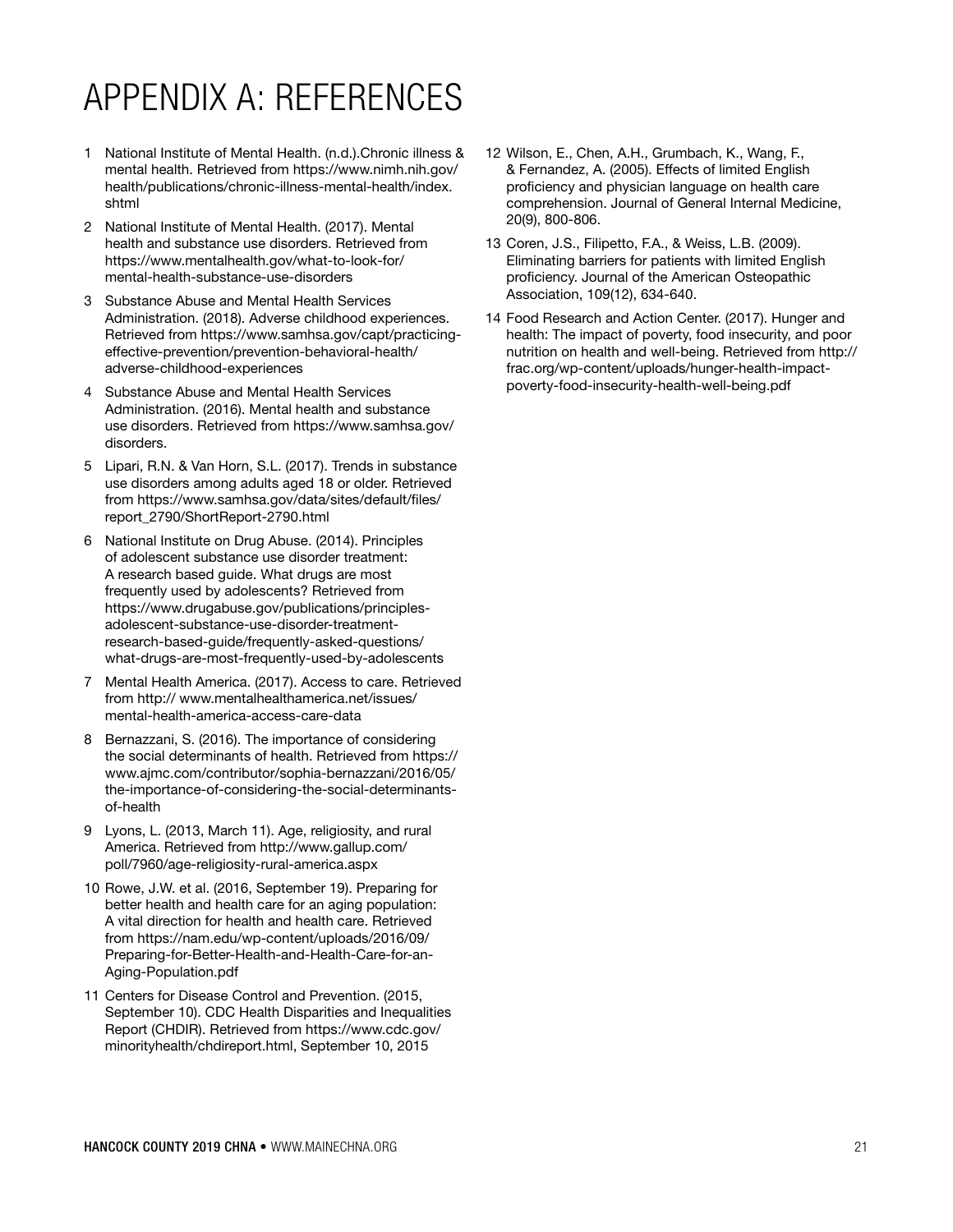# APPENDIX B: HISTORY AND GOVERNANCE

Maine is one of the few states in the nation that conducts a shared public-private statewide community health needs assessment—the Maine Shared CHNA—which was born out of a unique public-private partnership. The partnership began as the OneMaine Health Collaborative in 2007, involving Northern Light Health (formerly Eastern Maine Healthcare Systems), MaineGeneral Health, and MaineHealth. After conversations with the Statewide Coordinating Council for Public Health, the Maine Center for Disease Control and Prevention, an office of the Department of Health and Human Services joined in 2012. In 2013, Central Maine Healthcare (CMHC) joined the group and in 2014, leadership from the signatory partners signed a formal Memorandum of Understanding outlining mutual goals and expectations. A charter was drafted by all five partners to guide a statewide assessment process.

The Maine Shared CHNA is intended to coordinate state and county needs assessments to meet the needs of hospitals, to support state and local public health accreditation efforts, and to provide valuable population health assessment data for a wide variety of organizations across Maine. Our vision is to turn data into action so that Maine will become the healthiest state in the nation.

The Metrics Committee drafted the list of data indicators, and the Community Engagement Committee drafted a method to ensure a robust community engagement process – both of which were approved by the Steering Committee. Each committee was led by the Program Manager, who was the primary point of contact for all entities and partners and was responsible for drafting and implementing the work plans which drove this process. A more detailed outline of these efforts follows. For more information about the committee structure and our partners, please visit the, "About Us," page on our website www.mainechna.org.

The Metrics Committee is charged with updating the common set of health indicators; developing the preliminary data analysis plan reviewing that

indicators on emerging health issues; making recommendations for annual data-related activities; and estimating projected costs associated with these recommendations. Members of the Metrics Committee create processes and deliverables for the Steering Committee to review and approve. Members of the Metrics Committee include representatives of the Steering Committee, public health system partners,



Federally Qualified Health Centers, academia, nonprofits, and others with experience in epidemiology.

The Community Engagement Committee is charged with making recommendations for approval by the Steering Committee outlining a consistent and robust community engagement process. This process should identify priorities among significant health issues and identify local, regional, or statewide assets and resources that may potentially address the significant health needs identified. Members of the Community Engagement Committee share their expertise create processes and deliverables for the Steering Committee to review and approve. Members of the Community Engagement committee include representatives of the Steering Committee, public health system partners, Federally Qualified Health Centers, academia, and Maine non-profits such as United Ways, Community Action Programs, and others with an interest in broad community representation and input.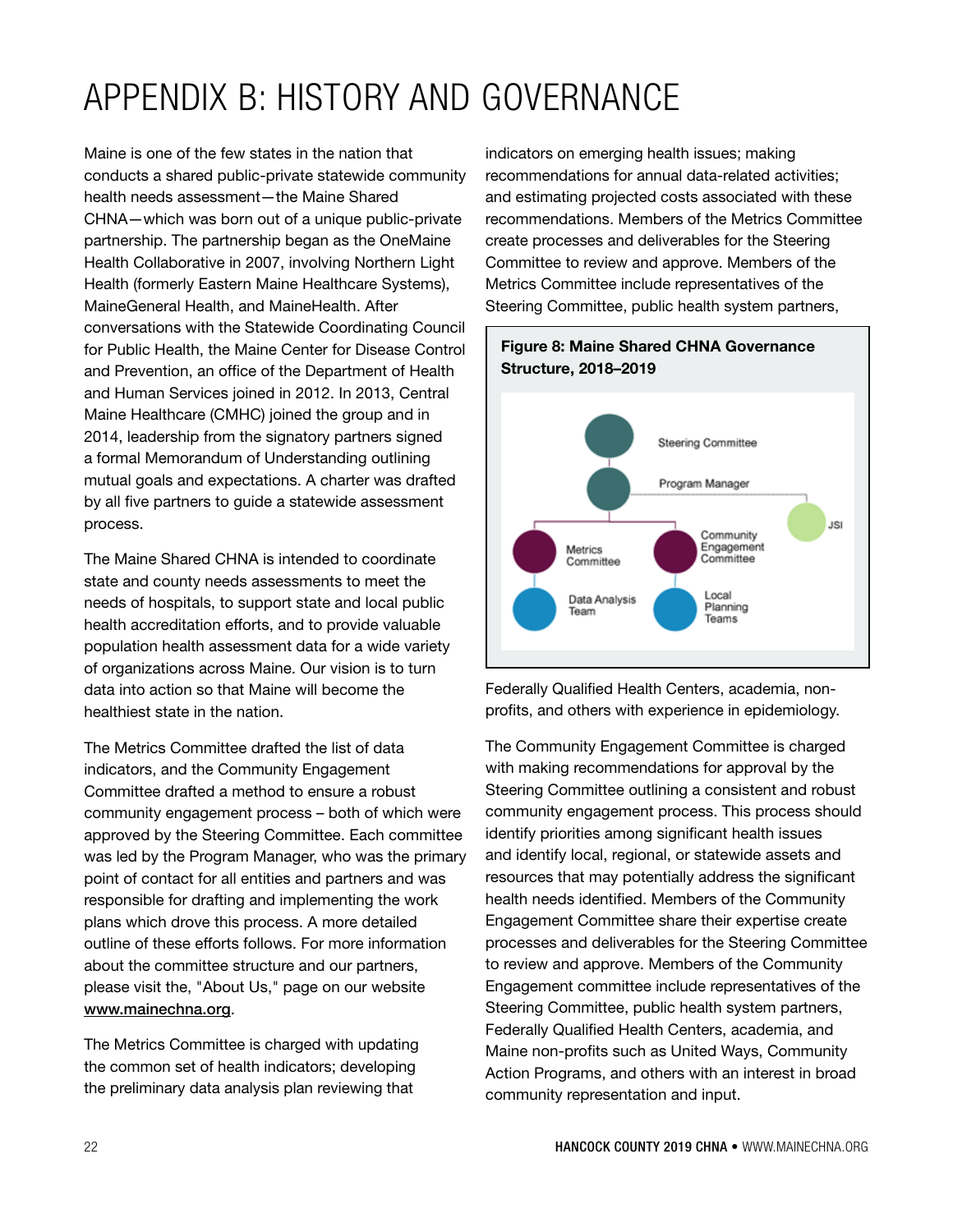# APPENDIX C: METHODOLOGY

Per the Maine Shared CHNA charter, the effort was conducted by the Steering Committee, Metrics Committee, and Community Engagement Committee. The Community Engagement Committee was led by the program manager who was the point of contact for all entities and partners and was responsible for meeting planning and facilitation. These committees worked in partnership with the Maine CDC and the contracted vendor, JSI. Maine CDC and its epidemiology contractor, University of Southern Maine, provided a significant amount of data analyses, technical support, and website development. JSI was contracted to support forum facilitation, a subset of data analysis, profile development, and report writing.

The Maine Shared CHNA process was rolled out in three stages:

### Data Analysis

- County Health Profiles were released in September 2018. Two hundred indicators were selected to describe health outcomes, health behaviors, healthcare access and quality, and the social, community, and physical environments that affect health and wellness. See Hancock County Health Profile at www.mainechna.org.
- District Health Profiles were released in November 2018.
- City Health Profiles for Lewiston/Auburn, Bangor, and Portland were released in January 2019.

### Outreach and Engagement

Community outreach was conducted between September 2018 and January 2019. Community forums with residents and service providers were held in all 16 counties. All forms of engagement included forums and key informant interviews. Some local planning teams also conducted additional targeted outreach, focus groups, and surveys. The purpose of this outreach was to gather feedback on data and to identify health priorities, community assets, and gaps in resources to be used in health improvement planning.

### Final Reports

• Final CHNA reports for the state, each county, and districts were released in April 2019. These reports included information from the health data profiles, summaries of qualitative information gathered from engagement activities, and a presentation of community health priorities.

### DATA ANALYSIS

The Metrics committee identified the approximately 200 health indicators from over 30 sources to be used for the Maine Shared CHNA. The initial list was based on the indicators from the 2016 effort. This list was first scored against the following set of criteria:

- Was it already analyzed for a MeCDC program?
- Is the data from this indicator collected within the last few years?
- Does it "round out" the description of population health?
- Does it address one or more social determinants of health?
- Describe an emerging health issue?
- Does it measure something "actionable" or "impactful"?
- Does the indicator measure an issue that is known to have high health and social costs?

Further refinement included ensuring a mix of Outcomes, Behaviors, Healthcare Access and Quality, as well as Social, Community, and Physical Environment Measures. The final list was then arranged under the current 24 health topics as outlined in the Data Health Profiles.

The Metrics Committee, led by Maine CDC staff, then drafted a data analysis plan that included which indicator was to be analyzed by which demographic characteristics (i.e. gender, race/ethnicity, sexual orientation, income, educational attainment, and insurance status), and geographic stratification (state, public health district, county, and city). This analysis plan was then approved by the Steering Committee.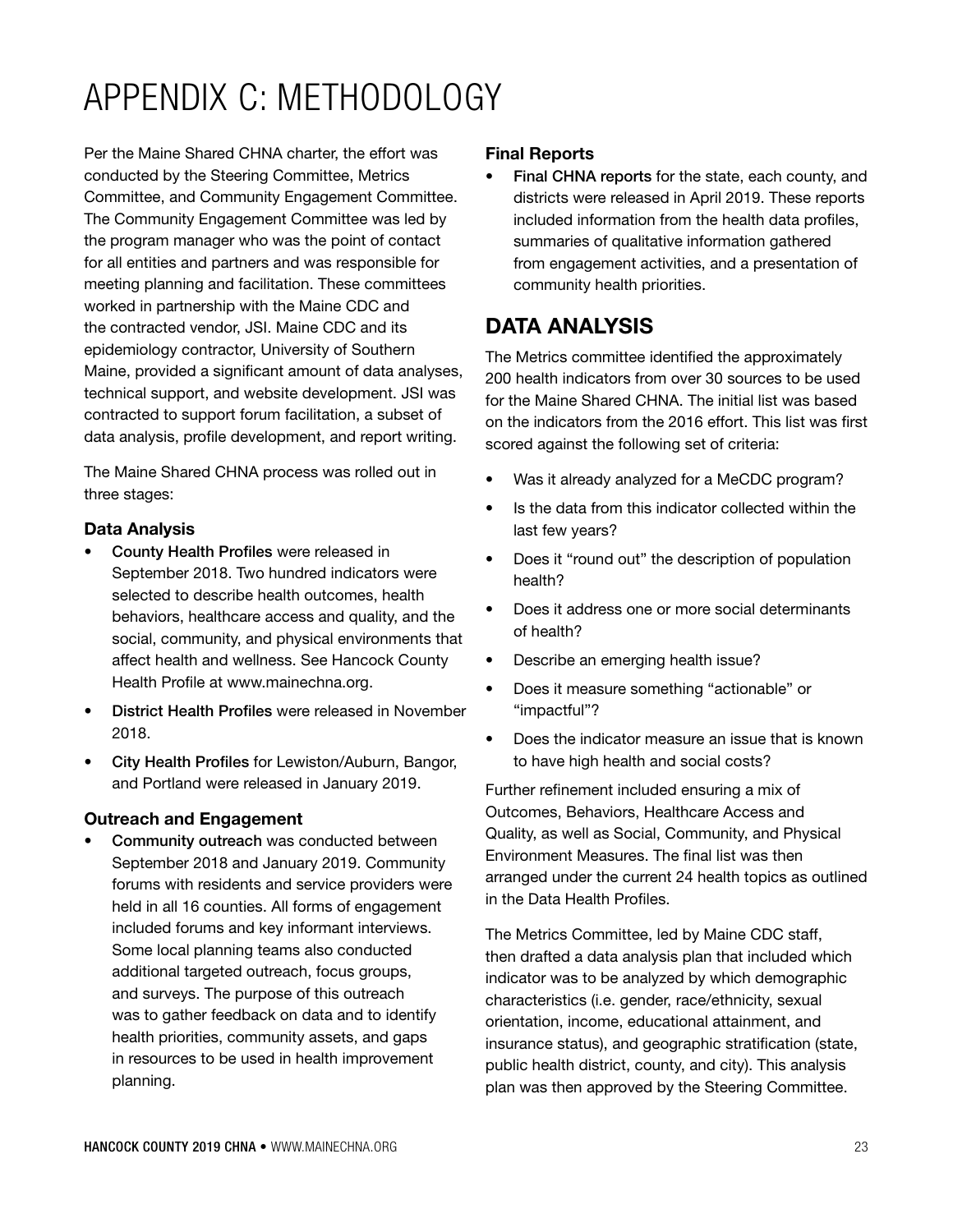The Data Analysis Workgroup used the set of indicators and the data analysis plan, as laid out by the Metrics Committee, and collected and analyzed the data. Members of the Data Analysis Workgroup shared their years of epidemiological and data analysis experience and knowledge of best practices to inform all aspects of the final health profiles at the county, public health district, city, and state level. This included not only the data analysis but recommendations on best practices for data presentation and visualization.

The Data Analysis Workgroup met weekly from March through August 2018 to discuss and coordinate an approach for analysis and data sharing between the University of Southern Maine (USM), Maine CDC, and John Snow, Inc. (JSI). The group developed rules regarding time frame (e.g., comparisons across time were to be of periods of equal duration; the most recent data used was from 2010 to present), handling complexity (e.g., how to combine years of data when an indicator's data definition changed over time, such as ICD9/ICD10 coding or BRFSS question changes), benchmarking, map and graph formats, and iconography to be used in profile tables. Some of the methodologies are documented in the Data Definitions section of each health profile. More is provided in the "2018 Maine Shared CHNA Data Analysis Technical Definitions" posted on the Maine Shared CHNA website.

### OUTREACH AND ENGAGEMENT

Community outreach and engagement for the Maine Shared CHNA included coordination at both the statewide, public health district, and county level. The statewide Community Engagement Committee met monthly from March 2018 through January 2019 to review and provide input on every aspect of engagement process.

In addition to the state-level Community Engagement Committee, a Local Community Engagement Planning Committee in each of Maine's 16 counties planned and implemented the logistics of community forums and events within each district. These

#### Data Health Profiles include:

- 1 State Health Profile
- 16 County Health Profiles
- 5 Public Health District Profiles (One for each of the geographically-based multi-county district. A Tribal District Profile as not possible at this time.)
- 3 City Health Profiles (Bangor, Lewiston/ Auburn, and Portland)
- 6 Health Equity Data Sheets, one for each of the following demographic characteristics:
	- Sex
	- Race
	- Hispanic ethnicity
	- Sexual orientation
	- Educational attainment
	- Income

*These reports, along with an interactive data form, can be found under the Health Profiles tab at www.mainechna.org.* 

committees were comprised of hospitals, public health district liaisons, and a variety of additional partners.

The 2018 Community Engagement Toolkit was designed to assist the Local Community Engagement Planning Committees in this effort.

#### Forums and Health Priorities

Criteria for visualizing data included areas identified as a health priority in the last CHNA, significant changes in the data over time, or where a county's data was notably better or worse than the state or the nation. Forum agenda items included remarks from health leaders; a review of previous health improvement efforts; a review of county-level data, discussion, and prioritization in small groups; and an overall forumwide voting process. The Community Engagement and Steering Committees created and approved a rubric to guide the selection criteria for the subset of data to be presented in each forum's PowerPoint presentations.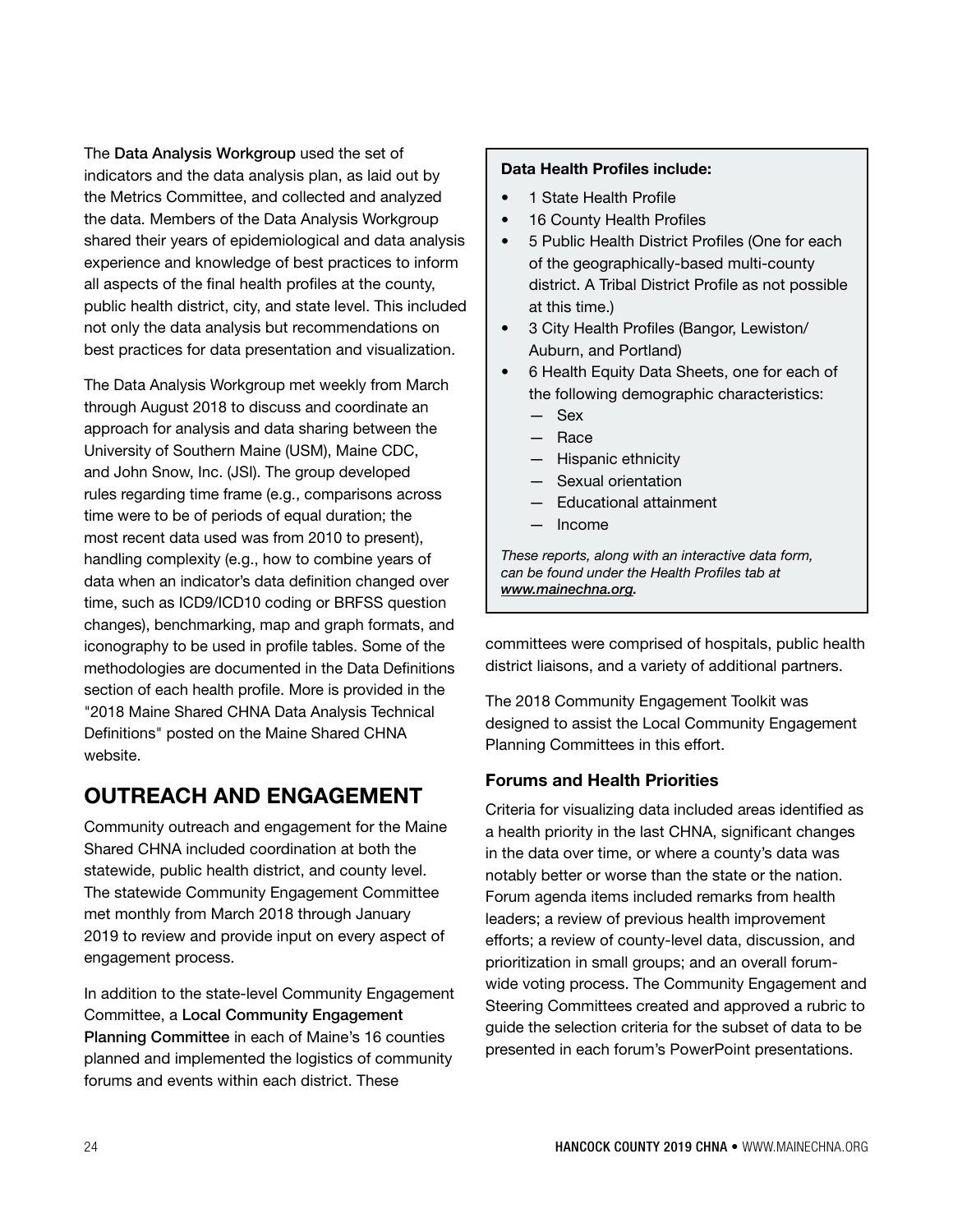Small groups had 35-45 minutes to discuss the data in the presentation and the full county profile, and to share their own experiences in order to identify their top county health priorities. Table facilitators guided these discussions using key questions and worksheets for reporting purposes. Health priorities identified during these small groups were collated and presented to the larger plenary session, where each attendee voted for their top four priorities. Votes were tallied and a hierarchy emerged.

The summary votes for each forum were used to develop the county level priorities. If multiple forums were held in a county, the forum results for forums held with the general community were included in the total votes for the county. In cases where a forum was held with a specific population, for example, LGBTQ youth or older adults, then the results of their voting

and discussion were included in the section describing the needs of that particular population. To arrive at the top countywide community health issues, votes from the broad community forums were combined for each of the priority areas to identify priority areas which fell within 70% of the combined voting total.

The community forum participants also shared knowledge on gaps and assets available in their communities to address each of the top four priorities identified. The information gathered in this report is a start for further asset and gap mapping for each priority selected by the county.

#### Hancock County Forums

One community engagement activity was held in Hancock County.

| Table 10: Community engagement activites in Hancock County, 2018 |                               |                    |                  |
|------------------------------------------------------------------|-------------------------------|--------------------|------------------|
| <b>TYPE OF ENGAGEMENT</b>                                        | <b>LOCATION &amp; DATE</b>    | <b>FACILITATOR</b> | <b>ATTENDEES</b> |
| Community Forum                                                  | Ellsworth<br>October 30, 2018 | JSI                | 53               |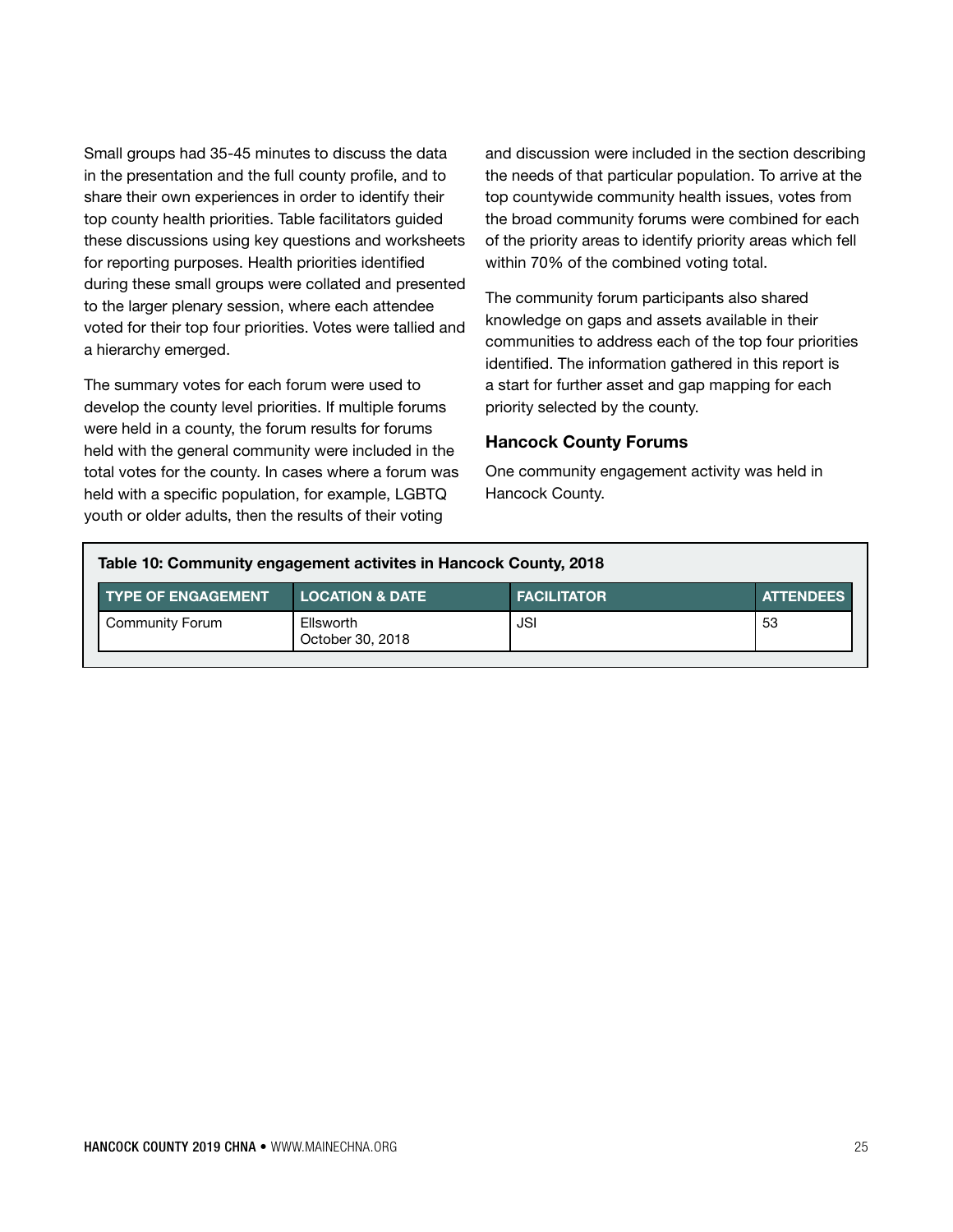# COMMUNITY ENGAGEMENT

Persons representing broad interests of the community who were consulted during the engagement process:

- Amyotrophic Lateral Sclerosis (ALS) Maine Collaborative
- Mount Desert Island Regional School District AOS 91
- Deer Isle-Stonington Central School District (CSD 13)
- Downeast Community Partners
- Downeast Public Health District
- Eastern Area Agency on Aging
- Friends in Action
- George Stevens Academy
- Hancock County Emergency Management Agency
- Healthy Acadia
- Healthy Island Project
- Healthy Peninsula
- Hospice Volunteers of Hancock **County**
- Island Health & Wellness Foundation
- Maine CDC
- Maine Community Foundation
- Mount Desert Island Hospital
- Next Step Domestic Violence Project
- Northern Light Acadia Healthcare
- Northern Light Acadia Hospital
- Northern Light Blue Hill Hospital
- Northern Light Health
- Northern Light Home Health & Hospice
- Northern Light Maine Coast Hospital
- Parker Ridge Retirement Community
- Peninsula Ambulance
- School Union 76 (Brooklin and Sedgwick Schools)
- State of Maine DHHS, Maine CDC
- Town of Deer Isle

#### Key informant interviews

The Steering Committee identified ten categories of medically underserved and vulnerable populations to ensure their input was heard and captured. A list of 80 potential interview subjects was created with statewide input. Selected key informants either had lived experience in or worked for an organization that focused on providing services or advocacy for the identified population. No Tribal representatives were able to be interviewed. In the future, we hope to include this important group in the CHNA process. The populations identified included:

- Veterans
- Tribal communities
- Adults ages 65 and older who are isolated or have multiple chronic conditions
- Non-English speakers, undocumented individuals, immigrants, and refugees
- Deaf individuals and those with other physical disabilities
- Adolescents/youth
- LGBTQ
- People with mental health conditions and developmental disabilities
- Rural individuals
- Individuals in substance use disorder recovery/substance use disorder prevention and treatment professionals

The following is a list of organizations who participated in Key Informant Interviews conducted both by JSI and local planning committee members:

- Alpha One
- Androscoggin Home Healthcare + Hospice
- Bingham Foundation
- Cary Medical Center
- Catholic Charities of Maine
- Community Concepts
- Community Caring Collaborative
- Edmund Ervin Pediatric Center, MaineGeneral Health
- EqualityMaine
- Family Medicine Institute
- Frannie Peabody Center
- Greater Portland Council of Governments
- Healthy Acadia
- Healthy Androscoggin
- Healthy Communities of the Capitol Area
- Kennebec Valley Council of **Governments**
- Long Creek Youth Development **Center**
- Maine Access Immigrant Network
- Maine Alliance for Addiction and **Recovery**
- Maine Alliance to Prevent Substance Abuse
- Maine Chapter Multiple Sclerosis Society
- Maine Council on Aging
- Maine Migrant Health
- Maine Seacoast Mission
- Millinocket Chamber of Commerce
- National Alliance on Mental Illness
- Nautilus Public Health
- Northern Light Maine Coast Hospital
- Office of Aging and Disability **Services**
- Penquis Community Action Agency
- Portland Public Health
- Seniors Plus
- Sunrise Opportunities
- Tri-County Mental Health Services
- United Ambulance Service
- Veterans Administration Maine Healthcare System
- York County Community Action Corporation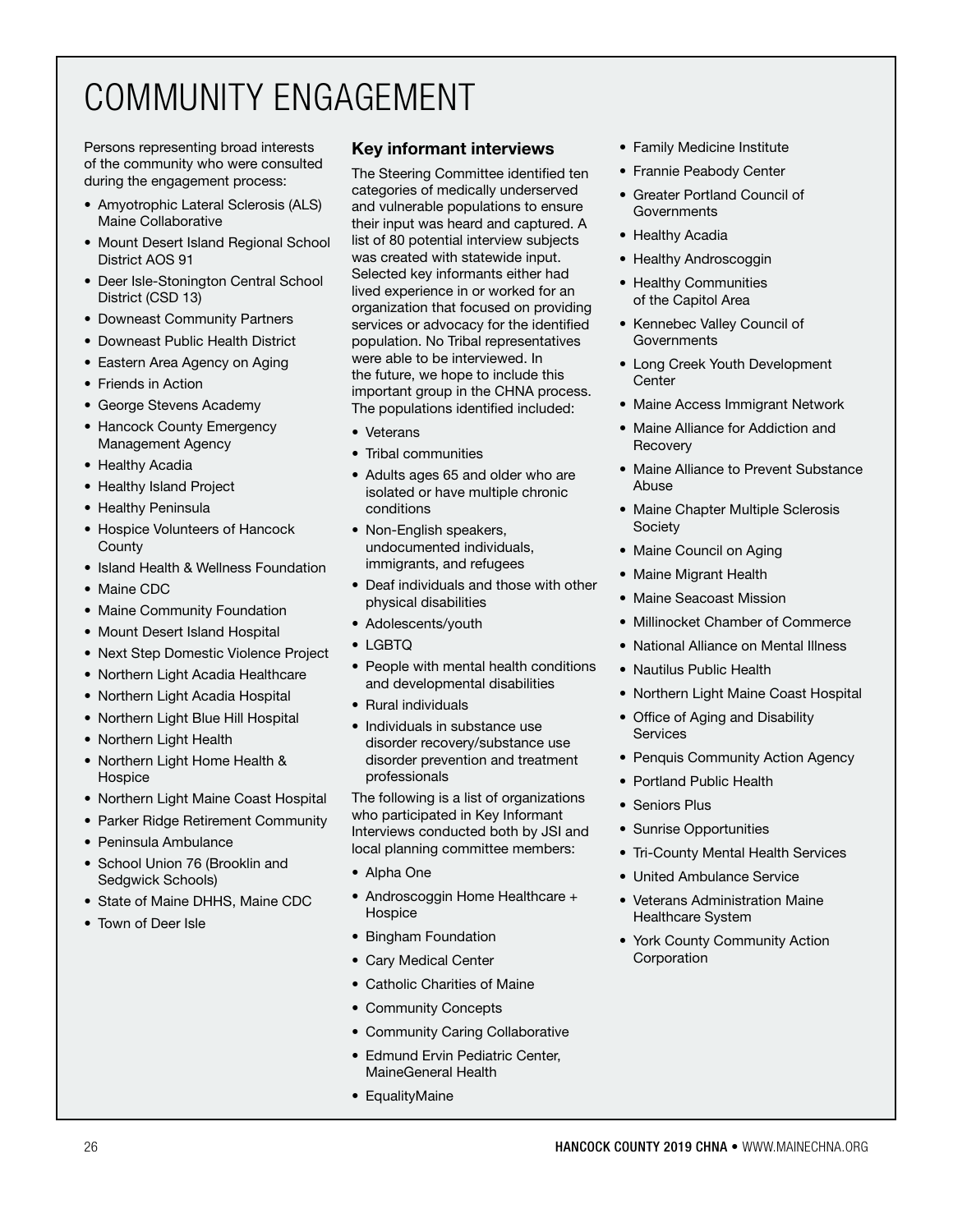The key informant interview guide was developed with input from the Community Engagement and Steering Committee members and consisted of the following five questions.

- We are interested in learning more about the priority health needs for this population (reference population(s) of expertise of interviewee). How would you characterize the health needs for this population? How are they different than for the general population?
- From where you sit and the work you do, what do you feel are the most important health needs to address? Why?
- What do you see as the major resource gaps with respect to health and wellness for this population?
- Are you currently working on anything that contributes to community health and wellness for this population? Are there any areas of health you would like to work on in partnership with others?
- Are there any particular assets or resources to address the needs of this population that can be leveraged?

Thirty-one interviews were conducted by JSI and 11 by members of Local Community Engagement Planning Committees. Information gathered from the key informant interviews is included in discussions where applicable in the county level report within each of the county priorities. For example, when discussing substance use, a discussion of the needs of vulnerable populations within this priority was also included. The state level report provides a summary of key findings from these interviews for each of the ten vulnerable populations.

#### Data collection

All outcomes from these efforts were collected via the Community Outreach Reporting Tool or the Key Informant Reporting tool. Both of these collection tools were online surveys within Survey Monkey. Other data collection tools included Table Facilitators notes, forum registrations, and sign-ins.

### FINAL REPORTS

Integrated analysis of all quantitative and qualitative activities and findings was conducted between December 2018 and January 2019. These were used to develop a full description of the risk factors underlying the health priorities for each county.

For more information, contact: info@mainechna.org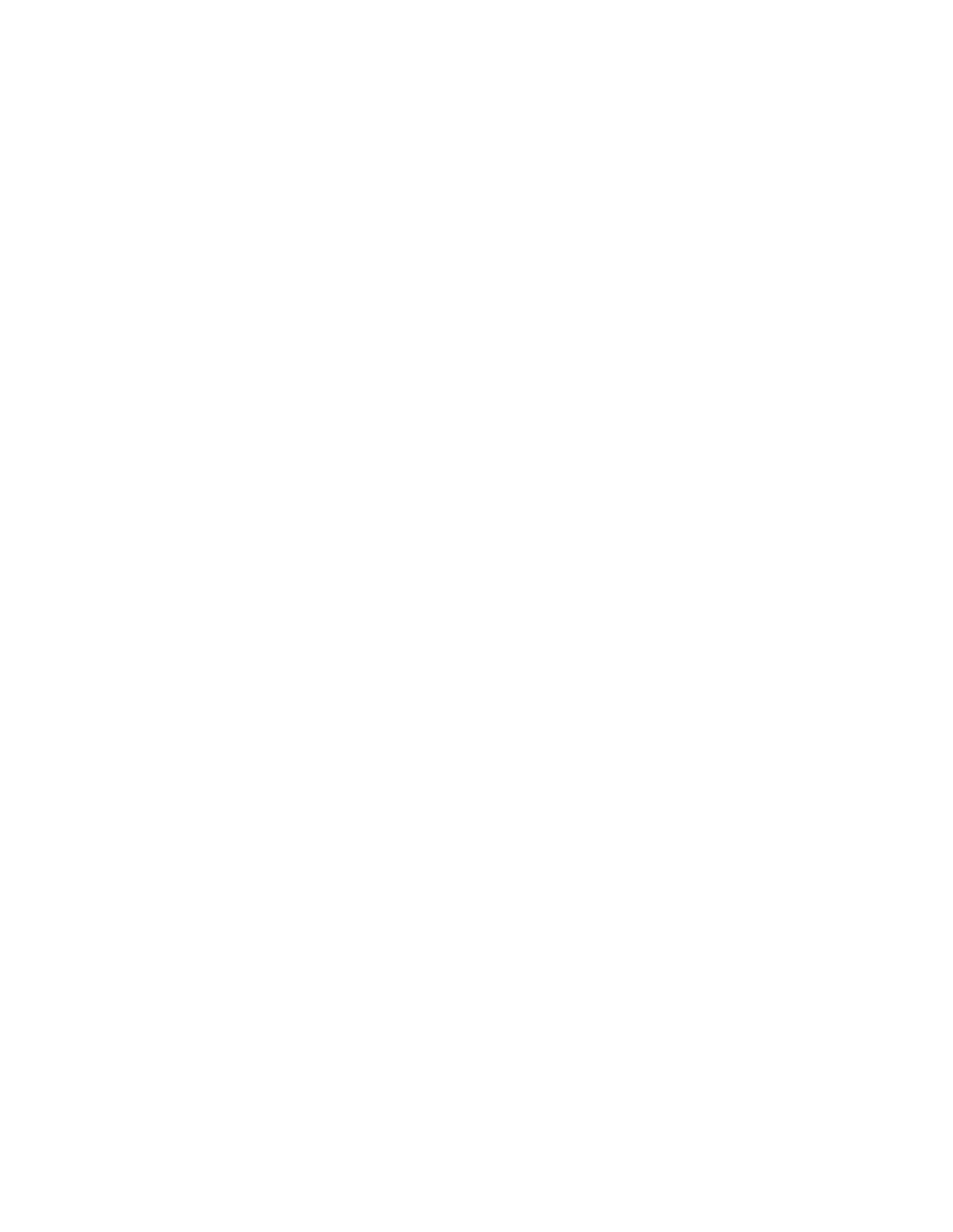